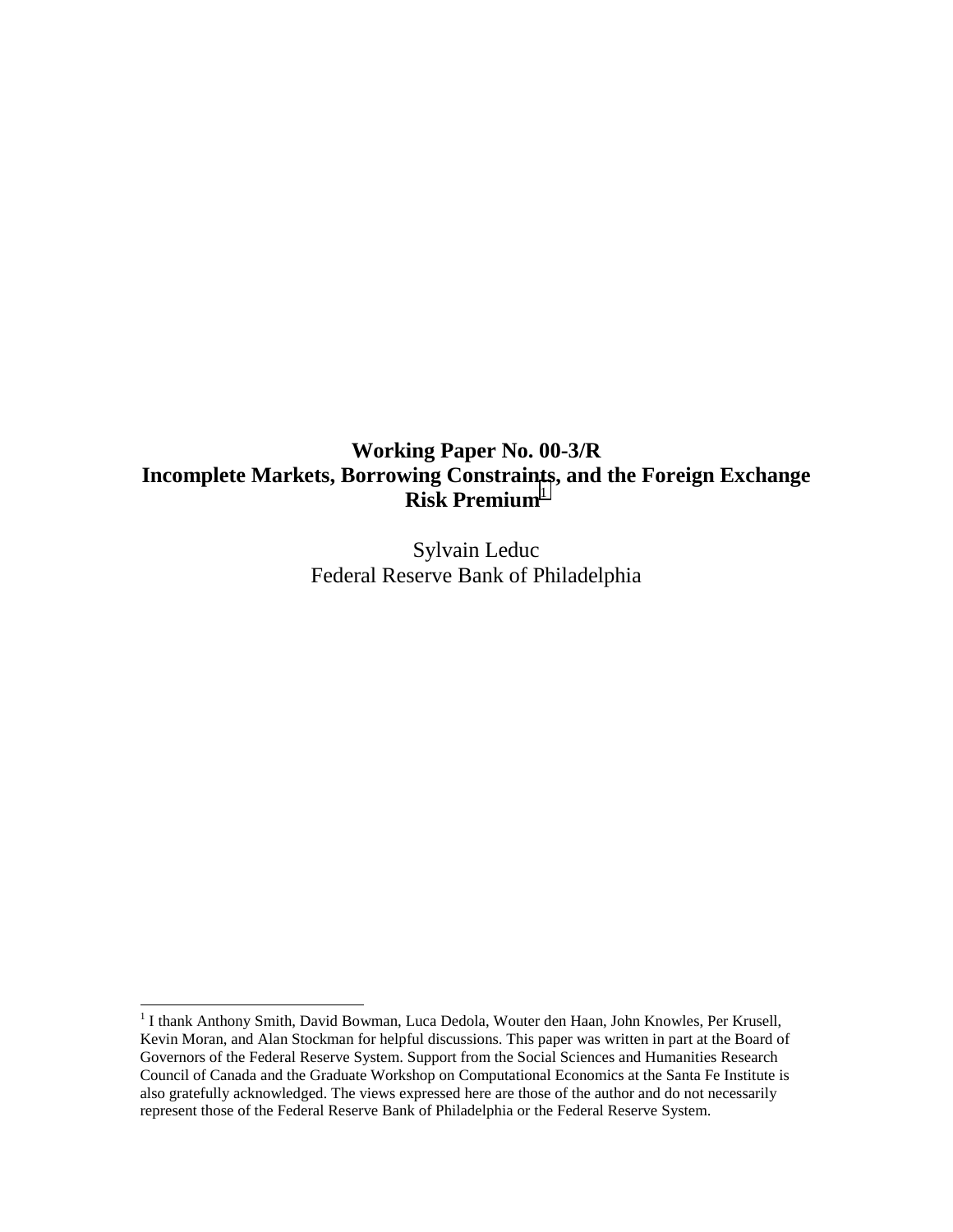#### Abstract

A large body of literature documents that returns from currency speculation are highly volatile and possess a predictable component, which is itself highly volatile and serially correlated. Explaining the returns from currency speculation through the presence of a risk premium has proven difficult, however. In particular, models with complete markets and time-separable preferences generate risk premia that are nearly constant. This paper solves a model consisting of two monetary economies with incomplete markets, in which agents are subject to borrowing constraints. The paper investigates if such a framework is able to account for the volatility and the size of the foreign exchange risk premium. The model succeeds in increasing substantially the volatility of the risk premium to about 30 percent of that in the data. However, this more volatile risk premium does not translate into sufficiently large predictable excess returns. It thus appears unlikely that excess returns from currency speculation can be uniquely explained by a time-varying risk premium in an incomplete-markets economy with exogenous borrowing constraints.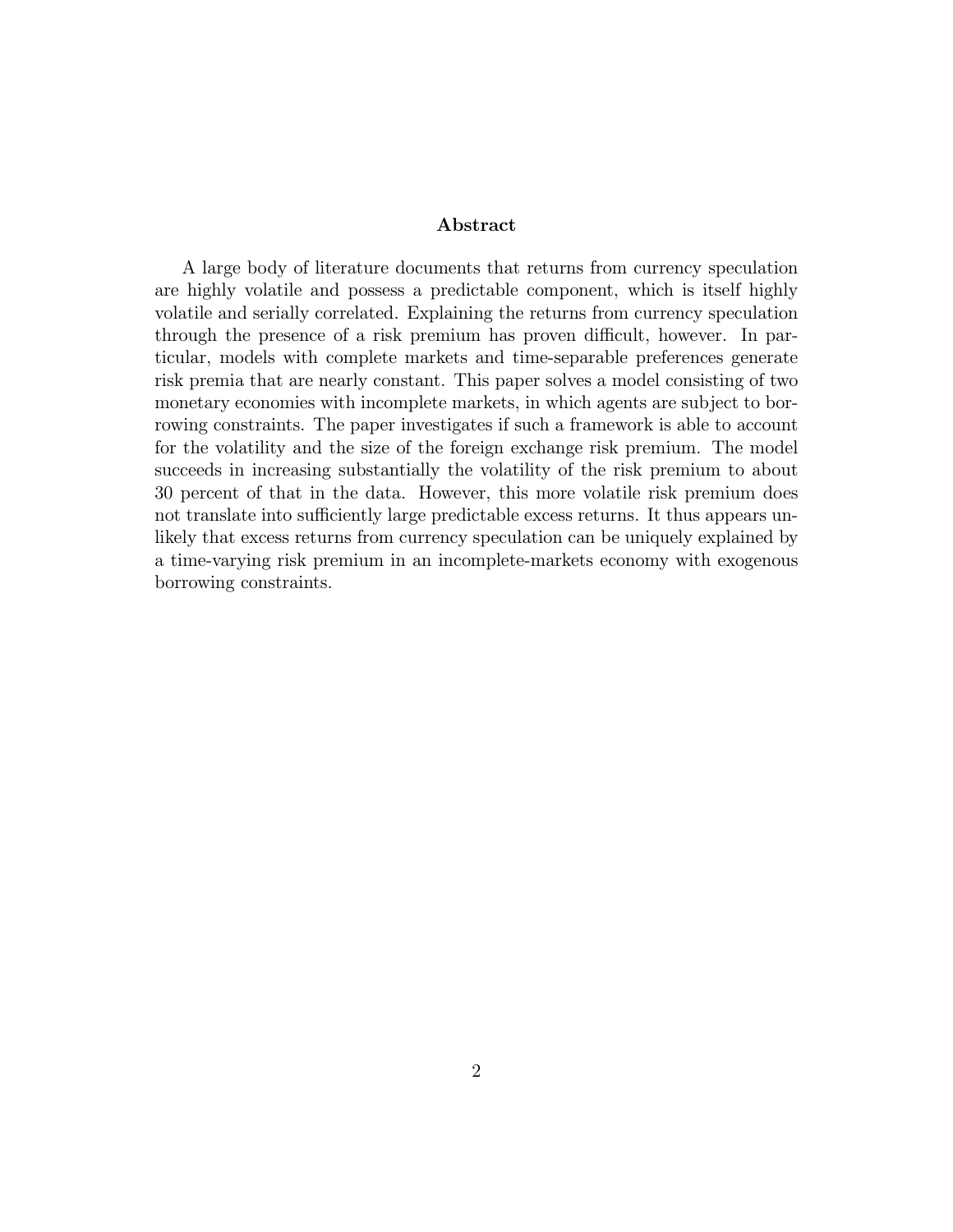A well-known fact in international economics is that forward exchange rates are biased predictors of expected future spot rates and that there are consequently predictable excess returns from currency speculation. A large body of literature documents that these predictable expected returns, although small, are highly volatile and serially correlated. Two main approaches have been offered to explain this feature of the data, but, to date, no consensus has emerged. The first approach assumes that agents are risk-neutral and explains the bias by systematic forecast errors on the part of the traders (Lewis (1989); Frankel and Froot (1987); Tornell and Gourinchas (1996)). The second avenue retains the assumption of agents' rationality and explains the expected excess returns by the presence of a time-varying risk premium. This approach has had only limited success. Specifically, Arrow-Debreu economies composed of a moderately risk-averse representative agent with time-separable preferences generate risk premiums that have nearly no variance (see Macklem  $(1991)$ ; Engel  $(1992)$ ; Bekaert  $(1994)$ ).<sup>1</sup> Their failure stems mainly from their inability to generate enough variability in an agent's intertemporal marginal rate of substitution (IMRS). In general, this lack of variability leads the models to fail the test proposed by Hansen and Jagannathan (1991), in which the ratio of the standard deviation of the IMRS to its expected value has to be greater than the estimated Sharpe ratio<sup>2</sup> of any zero net investment portfolio. For instance, Bekaert (1994) shows that a coefficient of relative risk aversion of at least 50 is necessary for his complete-markets framework to pass the Hansen-Jagannathan test.

This paper investigates whether the presence of undiversifiable risks, in a general equilibrium two-country monetary model in which markets are incomplete and agents face borrowing constraints, can generate foreign exchange risk premia that are consistent with the forward discount puzzle. The inability to insure fully against idiosyncratic risk implies that the agent's IMRS becomes more volatile. The model incorporates two endowment economies, composed of a continuum of (types of) infinitely lived agents facing both aggregate uncertainty, in the form of aggregate income and money growth rate shocks, and idiosyncratic income shocks.

<sup>&</sup>lt;sup>1</sup>Empirical tests of general equilibrium models with complete markets have also been unsuccessful in uncovering a time-varying risk premium (see Hodrick (1987) and Engel (1995) for surveys of the literature).

<sup>&</sup>lt;sup>2</sup>The Sharpe ratio is the ratio of the expected return to the standard deviation of the return,  $\frac{E(r)}{\sigma(r)}$ . The ratio of the standard deviation of the IMRS to its expected value,  $\frac{\sigma(IMRS)}{E(IMRS)}$ , is also called the market price of risk.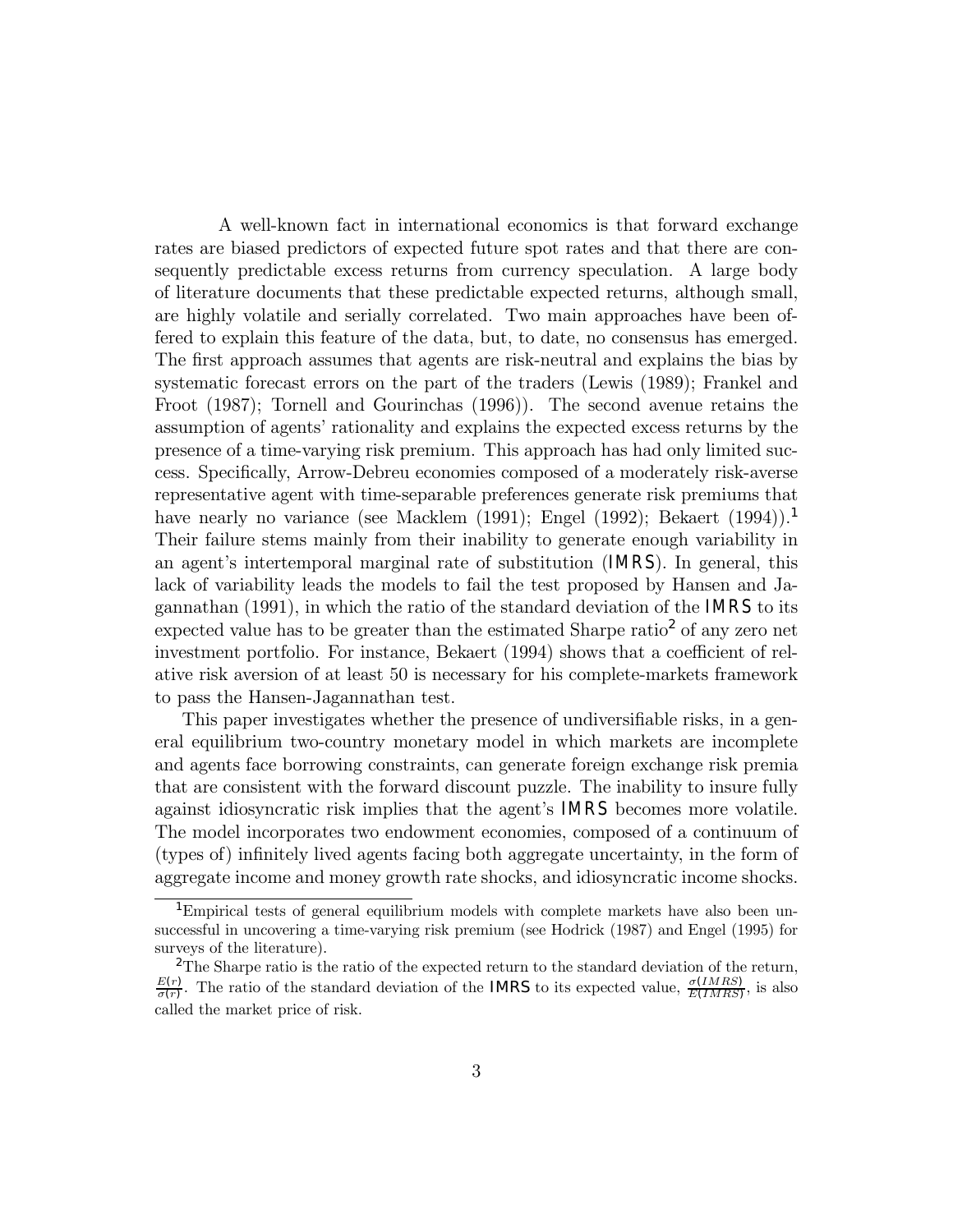To provide an upper bound on the potential of the framework to account for the features of excess returns from currency speculation, I study the particular case in which agents cannot borrow to smooth their consumption. The paper shows that introducing uninsurable idiosyncratic risk drastically increases the market price of risk and the standard deviation of the risk premium, the latter to about 30 percent of that in the data. However, notwithstanding this significant increase in the volatility of the risk premium, the model is unable to account for the predictability of excess returns in the data. The introduction of uninsurable idiosyncratic risk is shown to also increase the covariance between the risk premium and the expected depreciation rate, cancelling out the effects of the higher volatility of the risk premium on the predictability of excess returns.

Recently, other papers have followed different approaches to resolve the puzzle through the presence of a risk premium. Compared with the standard framework, these papers generally have more volatile risk premiums, but they are unable to replicate the volatility that the risk premium shows in the data. This paper reaches a similar conclusion. In particular, Canova and Marrinan (1993) generate more volatile risk premiums by introducing exogenous shocks that follow GARCH processes in a Lucas (1982) model. However, the larger variation in the risk premium in their paper is due to an increase in the variance of the convexity term,<sup>3</sup> which is believed to be empirically small. In an attempt to increase the variability of the IMRS, some studies have introduced time-nonseparable preferences. Backus et al. (1993) show that habit persistence raises the standard deviation of the risk premium. However, their result comes at the cost of generating negatively autocorrelated forward premiums, which are highly positively autocorrelated in the data. Sibert (1996), using an overlapping-generations model, demonstrates that contrary to these previous studies, habit persistence has nearly no impact on the variance of the risk premium in her framework. Bekaert et al. (1997) show that although allowing for preferences that exhibit first-order risk aversion increases the standard deviation of the risk premium, their model still fails to produce empirically plausible risk premium volatility.

This paper differs from the above frameworks by departing from the completemarkets framework and assuming the presence of borrowing constraints. The main idea is that incomplete markets and borrowing constraints increase the variability

<sup>&</sup>lt;sup>3</sup>The convexity term is due to Jensen's inequality. Since expected profits can be measured in terms of both currencies, expected profits must exist, at least in terms of one of the two currencies, even if the agents are risk neutral.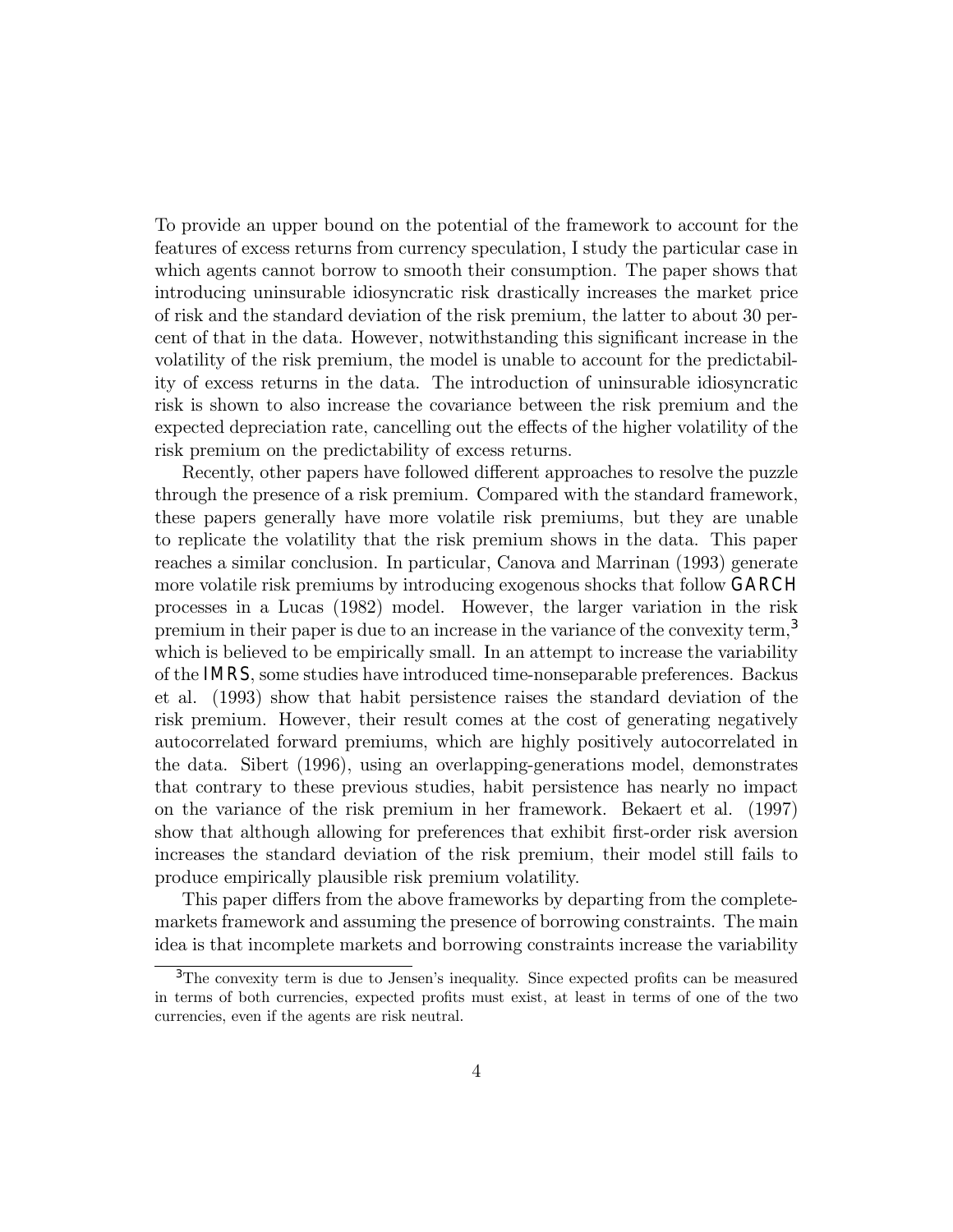of the IMRS and may lead to a more volatile risk premium.<sup>4</sup> Moreover, contrary to Backus et al. (1993) and Macklem (1991), the paper does not take prices to be a given random variable. In particular, prices are determined by the interaction of the agent's decisions in the home and the foreign country. The difficulty associated with an incomplete-markets framework is that the distribution of wealth matters for the determination of these prices. Typically, the cross-sectional distribution of agents' characteristics is a high dimensional object that is part of the set of state variables. In this regard, the paper provides an algorithm to solve international monetary models with incomplete markets. The algorithm adapts the work of Krusell and Smith (1997; 1998), in which the distribution of wealth is approximated by a function of the state variables, to an international monetary environment.

By focusing on the effects of incomplete markets on the foreign exchange risk premium, this paper is complementary to previous research studying the implications of incomplete markets and asset-market frictions in open-economy models.<sup>5</sup> In a two-period model with production, Cole (1988) studied the implications of different international risk-sharing arrangements for business cycles. Building on this approach, Cole and Obstfeld (1991) show that the loss in welfare resulting from a ban in international asset trade is very small and could, therefore, help explain the apriori puzzling low amount of international intertemporal trade, as measured by the current-account balances. Mendoza (1991) also studies the properties of a small open economy subject to capital controls and shows, among others, that the agents' ability to smooth consumption are barely affected by the

<sup>4</sup>The closed-economy literature on asset pricing and incomplete markets demonstrated that severe restrictions on borrowing and the persistence of idiosyncratic shocks have important effects on equilibrium asset prices. When these factors are taken into account, Lucas (1994), Heaton and Lucas (1996), Krusell and Smith (1997), and Storesletten et al. (1997) show that the models can generate significantly more suffering from idiosyncratic risks. In particular, this leads to a large increase in the market price of risk in the model, which is a key determinant of the equity premium.

<sup>5</sup>This paper also complements work on the equity premium puzzle and the risk-free rate puzzle. The low variability of the IMRS is a central difficulty in explaining the behavior of both the stock and foreign exchange markets. However, the puzzle in international finance is not so much the low mean of the expected excess return from currency speculation but rather its high variance. A long list of papers relaxed the assumption of complete markets in closed-economy models (see Aiyagari (1994); Aiyagari and Gertler (1991); Constantinides and Duffie (1996); den Haan (1994); Heaton and Lucas (1996); Huggett (1993); Lucas (1994); Krusell and Smith (1997, 1998); Telmer (1993); Storesletten et al. (1997)).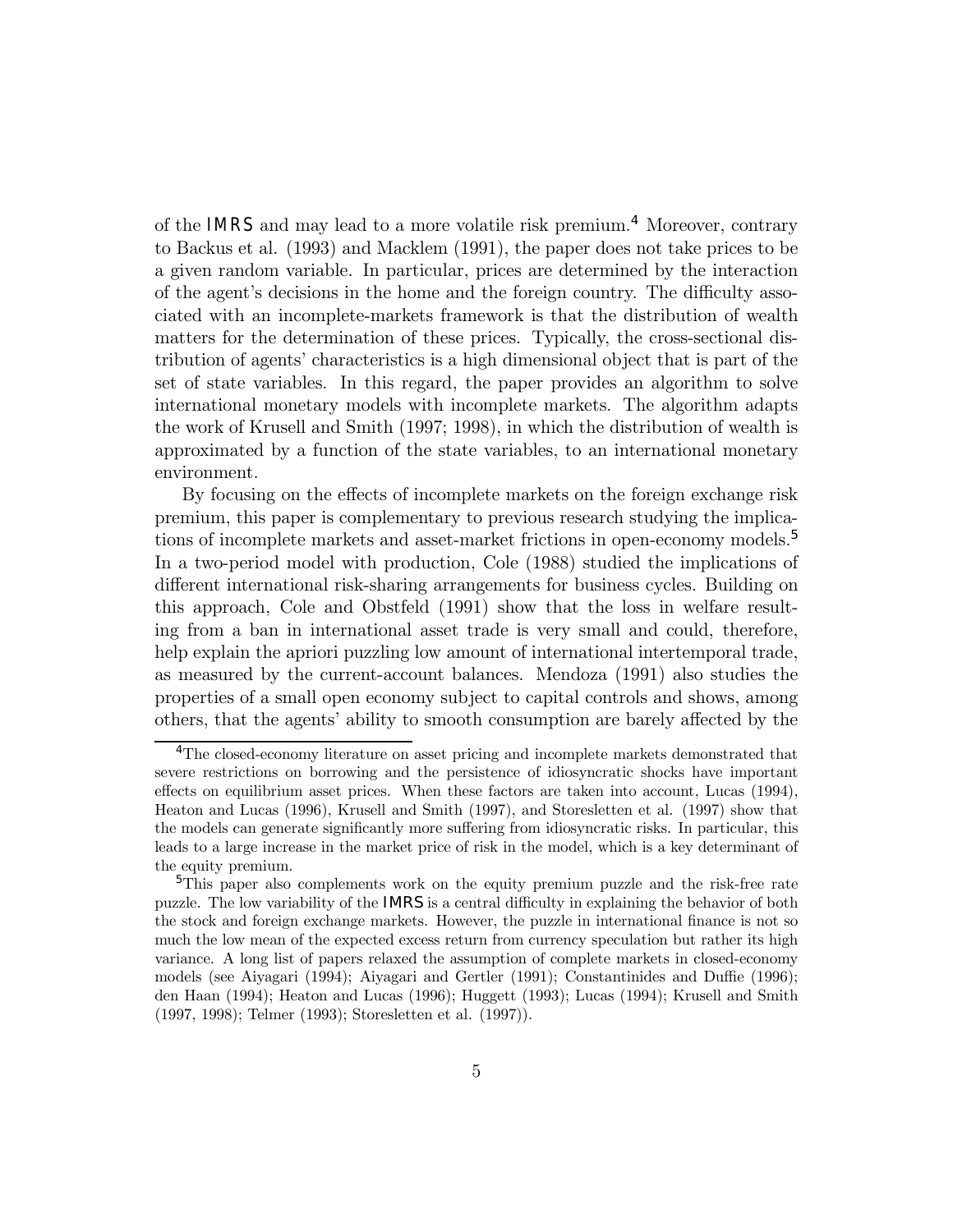presence of such controls and that, as a result, the effect on economic welfare are small. This earlier line of research led to more work on the impact of incomplete markets in business cycle models. The work of Baxter and Crucini (1995), for instance, showed that quantitative properties of a two-country general equilibrium model in which assets are restricted to a one-period noncontigent bond are similar to those when markets are complete when shocks are not very persistent or are transmitted rapidly across countries. They also found, as did Kollmann (1996), that the cross-country correlation of consumption is markedly lower and closer to the data under incomplete asset markets.

The remainder of the paper is organized as follows. Section 1 presents the model, while section 2 describes the numerical method used to solve it. I calibrate the model in section 3, while section 4 reports the results. Section 5 concludes.

## 1. Economic Environment

#### 1.1. Preferences and Forcing Processes

There are two countries, the home and the foreign, in which markets are incomplete: N (type of) ex-ante identical agents possess only a restricted set of assets to smooth their consumption. Only one good is perfectly traded on the world's market. In period t, residents of the home country are endowed with  $\xi$  units of the commodity.<sup>6</sup>  $\xi$  can take on two values,  $\xi^h$  and  $\xi^l$ , denoting a high- and a low- income level, respectively. It is assumed that the probability of receiving a good or bad income shock depends on the aggregate income shock, z, which is assumed to follow a two-state Markov process. The probability of receiving a low endowment, given the aggregate income shock, is also assumed to be dependent on the previous realization of the idiosyncratic shock. The large number of infinitely lived agents is risk-averse and cares about its holdings of real money balances. These agents wish to maximize:

$$
E_0\left\{\sum_{t=0}^{\infty} \beta^t U_i(c_{i,t}, \frac{m_{i,t+1}}{p_t})\right\}, \ 0 < \beta < 1,
$$
\n(1.1)

where  $c_{i,t}$  is the consumption at date t, by home agent i of the good,  $m_{i,t+1}$  is the amount of domestic currency held from period t to  $t + 1$  by agent i, and  $p_t$  is the

<sup>6</sup>The structure of the foreign economy is identical to the home economy. Its full description in the text is thus omitted.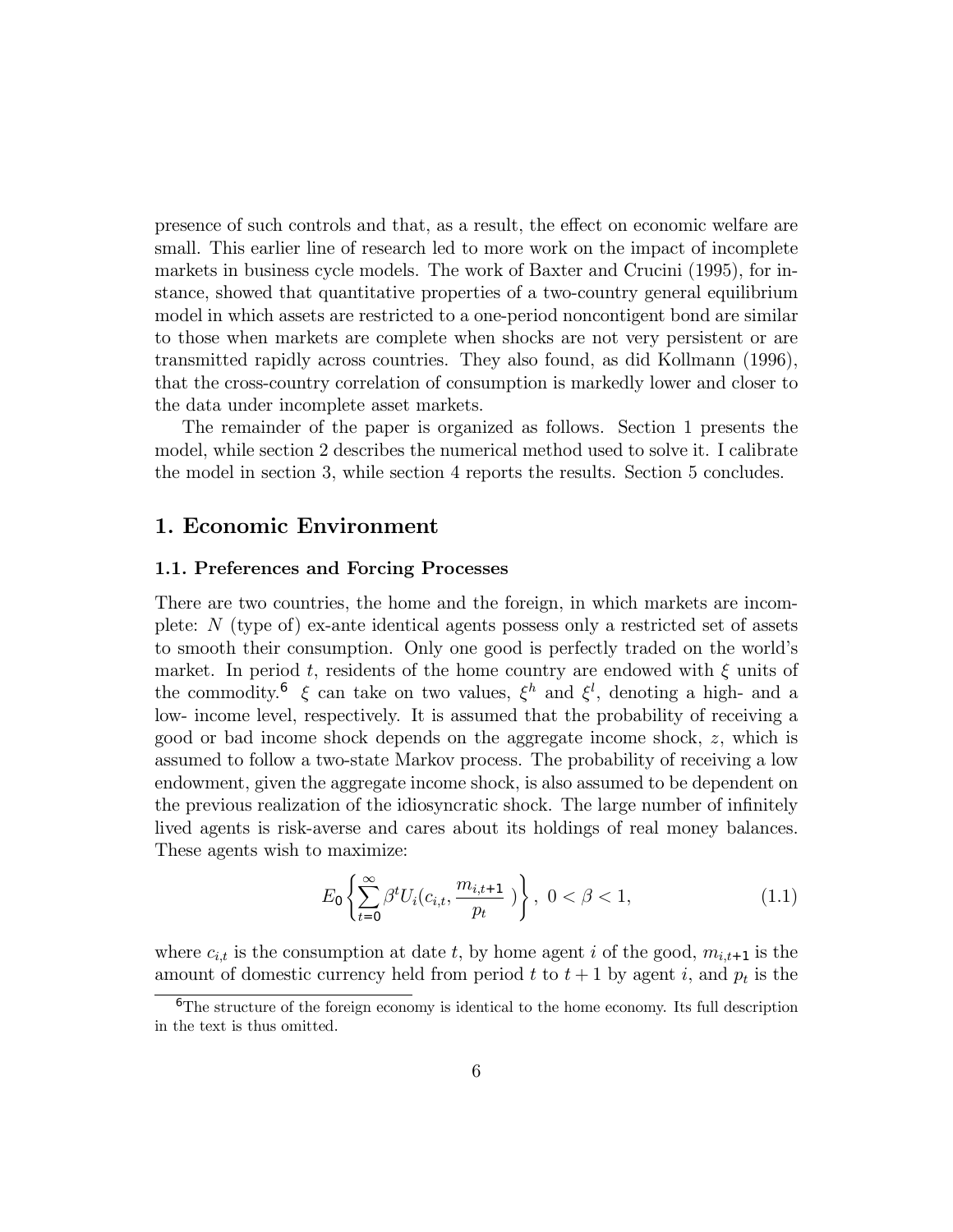price level in terms of the good.<sup>7</sup> The home and foreign currencies are denoted by  $\overline{M}$  and  $\overline{N}$ , respectively. Monetary policies evolve according to the following processes:

$$
\overline{M}' = (1 + g_m)\overline{M} \tag{1.2}
$$

$$
\overline{N}' = (1 + g_n^*)\overline{N},\tag{1.3}
$$

where  $g_m$  and  $g_n^*$  are the stochastic money growth rates, which are also assumed to follow two-state Markov processes. Monetary transfers,  $g_m M$  and  $g_n^* N$ , are distributed in a lump sum manner to national residents. Claims to future monetary transfers or claims to future output are not traded.

The variable e will denote the nominal exchange rate at date t, expressed in units of foreign currency. Since the consumption good is perfectly traded and there are no transport costs, the law of one price holds:

$$
e = \frac{p}{p^*}.\tag{1.4}
$$

#### 1.2. The Agent's Problem

Each agent in the home country faces the following budget constraint:

$$
c + qb' + q^*b^{*'} + \frac{m'}{p} \le \omega \tag{1.5}
$$

where  $b', b^*, m'$  are the new holdings, at time t, by a home resident, of home bonds, foreign bonds, and home currency, respectively.<sup>8</sup> The real prices of home and foreign bonds are given by  $q = p_b/p$  and  $q^* = ep_b^*/p$ , where  $p_b$  and  $p_b^*$  are the home and foreign bonds' nominal prices. The wealth of agent  $i$  at time  $t$  is represented by  $\omega$ , which follows the law of motion given by:

$$
\omega' = \xi' + \frac{b'}{p'} + \frac{e'}{p'}b^{*'} + \frac{m'}{p'} + \frac{T}{p'}.
$$
\n(1.6)

<sup>&</sup>lt;sup>7</sup>For the remainder of the paper, the time subscript t and the agent subscript i will be dropped. A superscript prime will denote a time  $t + 1$  variable.

<sup>8</sup>For expository purposes, I describe the model including foreign and domestic private bonds. However, since I will be interested in finding an upper bound to the model's potential to account for properties of risk premia, the reader should keep in mind that I will solve the model assuming that agents cannot borrow. Therefore, in equilibrium, agents will not be able to hold bonds.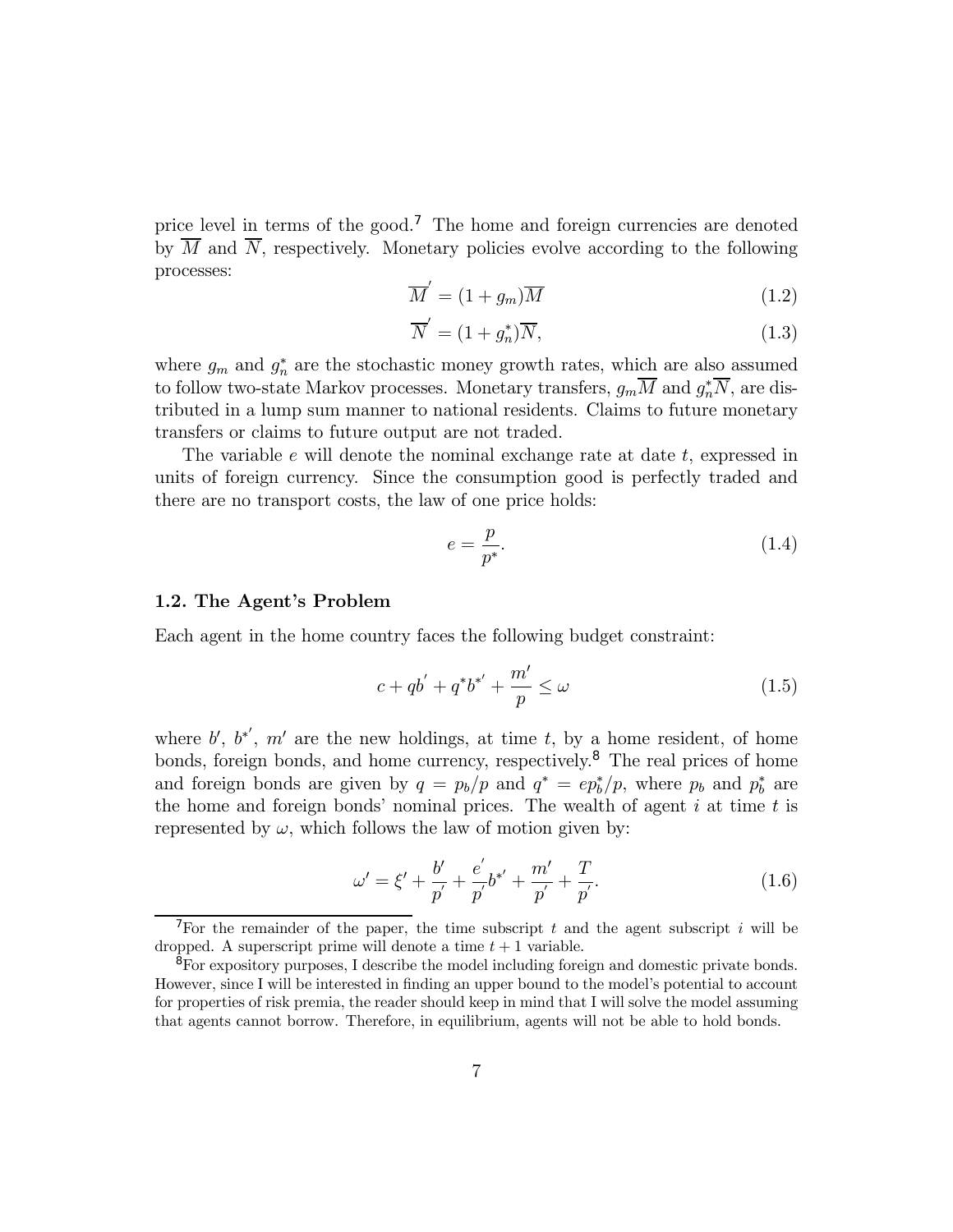An agent's wealth at time t is the sum of his endowment of the good, his return on his previous period bond and money holdings, and a lump-sum government transfer, T. The transfers are such that the government budget constraint is satisfied:

$$
T = \overline{M}' - \overline{M} \tag{1.7}
$$

Moreover, it is assumed that agents cannot borrow:

$$
b' \ge 0,\tag{1.8}
$$

$$
b^{*'} \ge 0. \tag{1.9}
$$

The aggregate state of the world is given by the aggregate income shocks, z and  $z^*$ , the monetary shocks,  $g_m$  and  $g_n^*$ , and by the measure, or distribution, of agents (across countries) over their individual wealth and employment status, Γ. This distribution is an endogenous variable in the model and no a priori restrictions are placed on it. In the section below describing the algorithm, more details are given concerning how I approximate this high-dimensional object. The agent's wealth and his current employment status represent his individual state variable. Let  $s = (z, z^*, g_m, g_n^*)$  represent the exogenous part of the aggregate state of the world. The aggregate laws of motion are given by the Markov chains for the aggregate income shocks and the money growth rate shocks and by an endogenous function H, which governs how  $\Gamma$  evolves through time:  $\Gamma' = H(\Gamma, s, s')$ . The section describing the algorithm also provides details regarding how to choose  $H. P(\Gamma, s)$ ,  $P^*(\Gamma, s)$ ,  $q(\Gamma, s)$ , and  $q^*(\Gamma, s)$  represent the equilibrium pricing functions for the good and for the bonds.

The dynamic programming problem thus becomes:

$$
V(\omega,\xi;\Gamma,s) = \max_{c,b',b^{*'},m'} \left\{ U(c,\frac{m'}{P(\Gamma,s)}) + \beta E[V(\omega',\xi';\Gamma',s')] \xi,s] \right\}
$$
(1.10)

subject to 
$$
c + q(\Gamma, s)b' + q^*(\Gamma, s)b^{*'} + \frac{m'}{P(\Gamma, s)} \le \omega
$$
 (1.11)

$$
\omega' = \xi' + \frac{b'}{P(\Gamma', s')} + \frac{e'(\Gamma', s')}{P(\Gamma', s')} b^{*'} + \frac{m'}{P(\Gamma', s')} + \frac{g'_m \overline{M}}{P(\Gamma', s')} \tag{1.12}
$$

$$
b' \ge 0 \tag{1.13}
$$

$$
b^{*'} \ge 0 \tag{1.14}
$$

$$
\Gamma' = H(\Gamma, s, s') \tag{1.15}
$$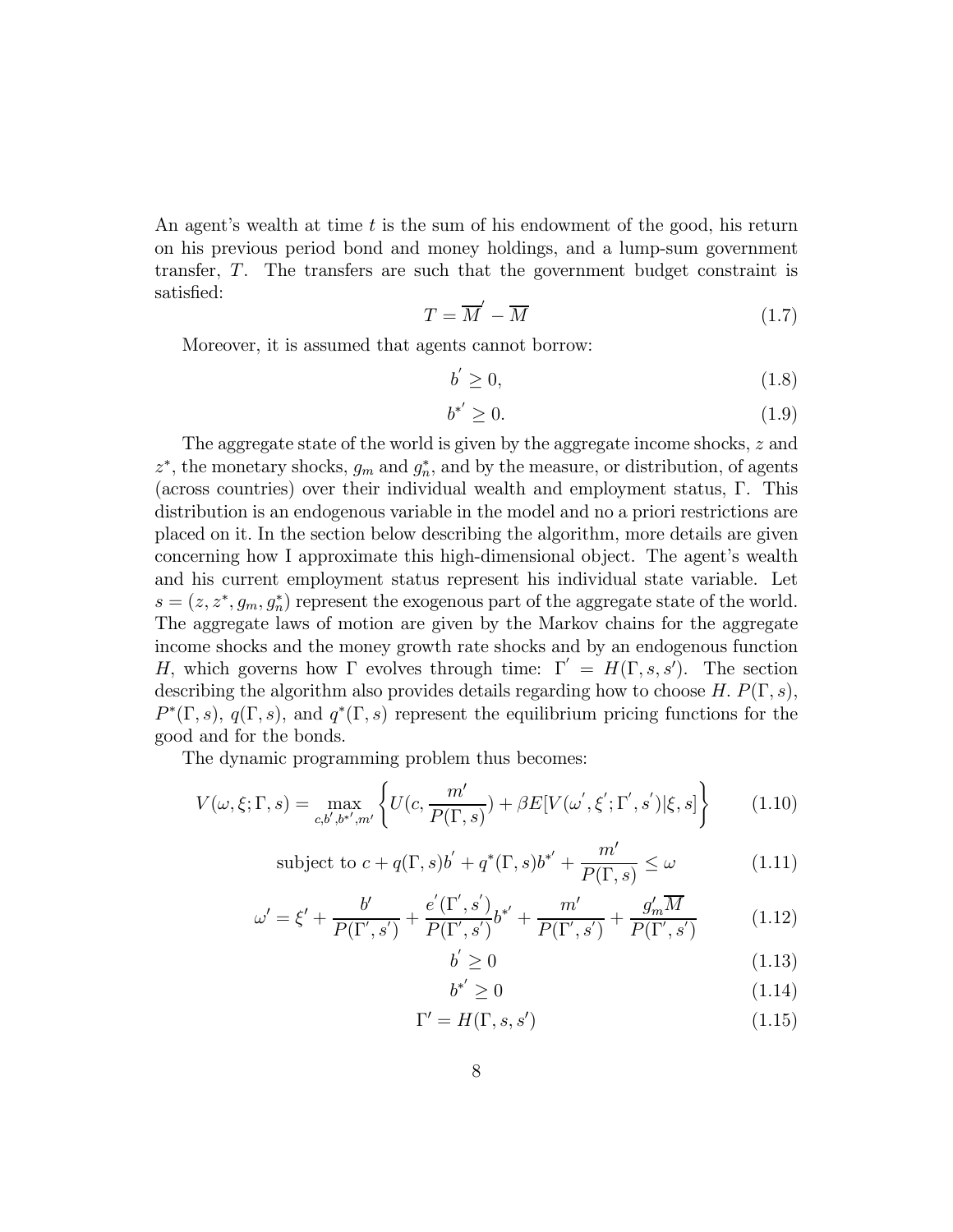### 1.3. Equilibrium

#### 1.3.1. Definition

A recursive equilibrium consists of a set of individual decision rules and value functions,  $B(\omega,\xi;\Gamma,s)$ ,  $B^*(\omega,\xi;\Gamma,s)$ ,  $M(\omega,\xi;\Gamma,s)$ , and  $V(\omega,\xi;\Gamma,s)$ ; a set of pricing functions  $P(\Gamma, s)$ ,  $P^*(\Gamma, s)$ ,  $q(\Gamma, s)$  and  $q^*(\Gamma, s)$ ; and a law of motion H, such that (i)  $B(\omega, \xi; \Gamma, s)$ ,  $B^*(\omega, \xi; \Gamma, s)$ ,  $M(\omega, \xi; \Gamma, s)$ ,  $V(\omega, \xi; \Gamma, s)$  solve the dynamic programming problem above, (ii)  $B(\omega,\xi;\Gamma,s)$ ,  $B^*(\omega,\xi;\Gamma,s)$ ,  $M(\omega,\xi;\Gamma,s)$  are such that the bond and money markets clear:

$$
\sum_{i=1}^{2N} b_i = 0,\t\t(1.16)
$$

$$
\sum_{i=1}^{2N} b_i^* = 0,\t\t(1.17)
$$

$$
\sum_{i}^{N} m'_{i} = \overline{M},\tag{1.18}
$$

and

$$
\sum_{i}^{N} n'_{i} = \overline{N},\tag{1.19}
$$

and the law of motion  $H$  is consistent with individual behavior.

#### 1.3.2. Characterization

A solution to the agent's problem satisfies:

$$
U_1(c, \frac{m'}{P(\Gamma, s)})q(\Gamma, s) > \beta E\left[U_1\left(c', \frac{m''}{P(\Gamma', s')}\right)\left(\frac{1}{P(\Gamma', s')}\right)|\xi, s\right],\tag{1.20}
$$

$$
U_1(c, \frac{m'}{P(\Gamma, s)})q^*(\Gamma, s) > \beta E\left[U_1\left(c', \frac{m''}{P(\Gamma', s')}\right)\left(\frac{e'(\Gamma', s')}{P(\Gamma', s')}\right)|\xi, s\right],\qquad(1.21)
$$

$$
U_1\left(c, \frac{m'}{P(\Gamma, s)}\right)\left(\frac{1}{P(\Gamma, s)}\right) = U_2\left(c, \frac{m'}{P(\Gamma, s)}\right) + \beta E\left[U_1\left(c', \frac{m''}{P(\Gamma', s')}\right)\left(\frac{1}{P(\Gamma', s')}\right)|\xi, s\right],
$$
\n(1.22)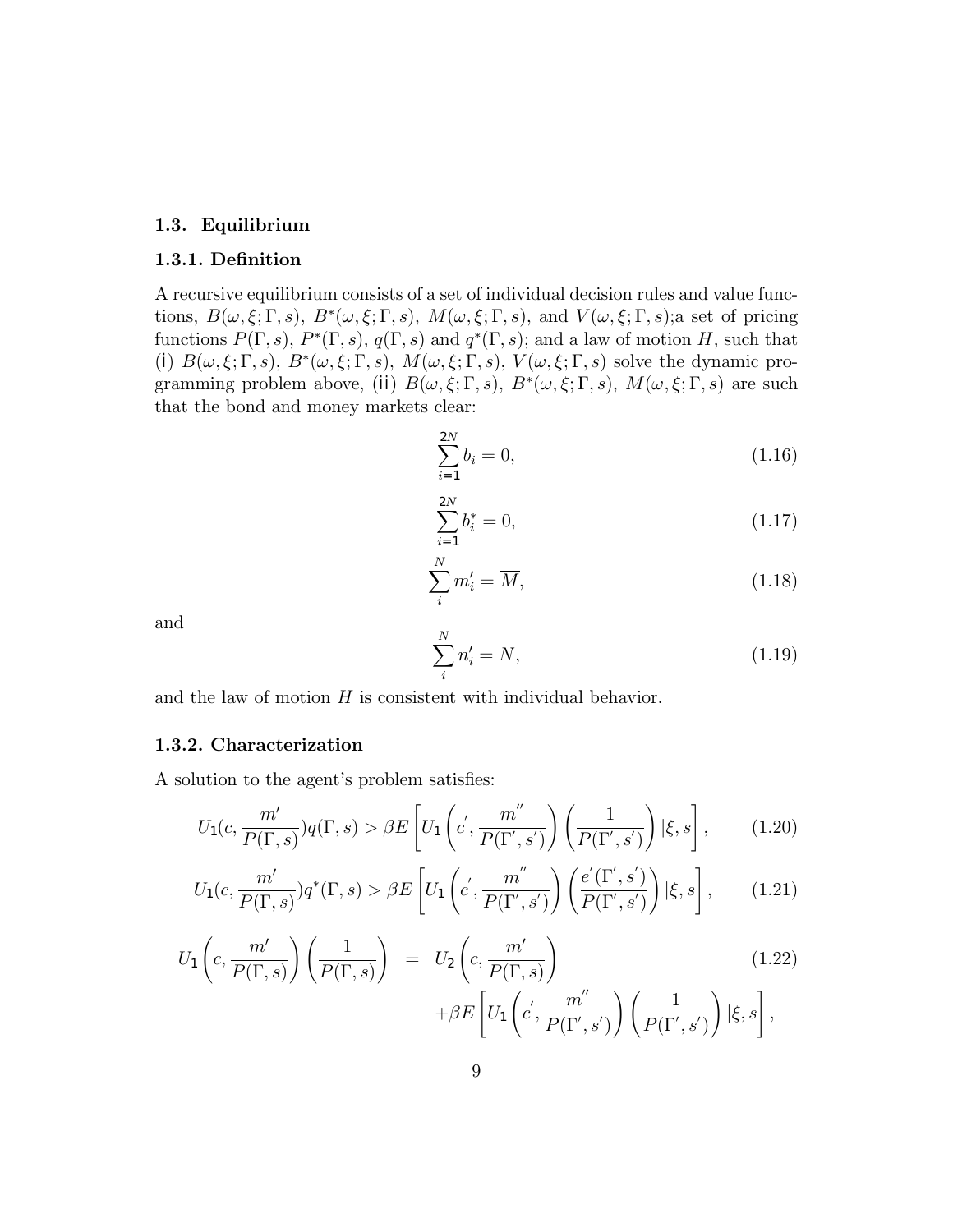$$
b' = 0 \, (\mu > 0), \tag{1.23}
$$

$$
b^{*'} = 0(\mu^* > 0),\tag{1.24}
$$

where  $U_i$  denotes the derivative of the utility function with respect to the ith argument, and  $\mu$  and  $\mu^*$  are the multipliers of equations (1.13) and (1.14), respectively. The agent's optimal decision over money holding is determined by equation (1.22). Under this condition, the disutility of acquiring one unit of money should be equal to the expected discounted utility of next period's payoff, at the margin. Since agents cannot borrow and since bonds are supplied by the agents and, therefore, must be zero in net supply, conditions (1.23) and (1.24) determine the agent's allocation of domestic and foreign bonds. Since the borrowing constraints are strictly binding, equations (1.20) and (1.21) show that there is an upward pressure on the agents' subjective valuation of the bonds, as the marginal utility of receiving  $q(\Gamma, s)$  and  $q^*(\Gamma, s)$  units of currency is greater than the expected discounted disutility of repaying the debt. In other words, there is downward pressure on interest rates because agents, facing the borrowing constraints, cannot borrow as much as they would like to.

From equations (1.20) and (1.21) and the definition of q and  $q^*$ , we can derive each agent's valuation of domestic and foreign bonds:

$$
p_b > \beta E\left[\frac{U_1(c', \frac{m''}{p'})}{U_1(c, \frac{m'}{p})}\left(\frac{p}{p'}\right)|\xi, s\right],\tag{1.25}
$$

and

$$
p_b^* > \beta E\left[\frac{U_1(c', \frac{m''}{p'})}{U_1(c, \frac{m'}{p})}\left(\frac{e'}{e}\right)\left(\frac{p}{p'}\right)|\xi, s\right].
$$
 (1.26)

The foreign exchange risk premium,  $E\left[\left(e^{'}-f\right)|\xi,s\right]$ , can then be derived, once the forward exchange rate is computed using covered interest parity,  $\frac{f}{e} = \frac{p_b^*}{p_b}$ , and the equilibrium bond prices.

## 2. Solution Algorithm

This section describes the solution method. The reader interested only in the economic results can skip this section without any loss of continuity. The main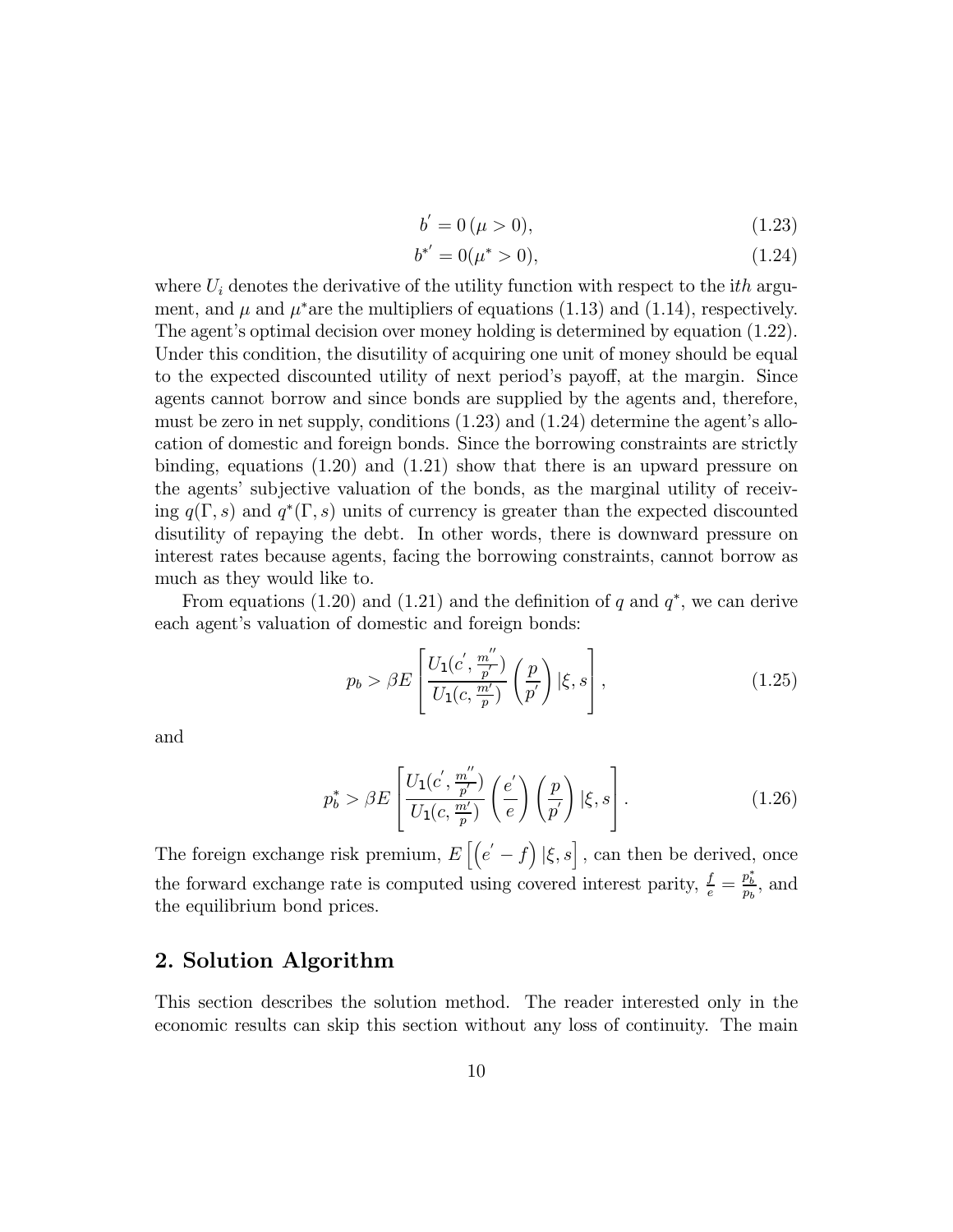problem associated with heterogeneous-agents models is that the wealth distribution matters for the determination of prices, i.e., it is part of the set of state variables. Since this distribution is a high-dimensional object, an approximation is needed to successfully solve these models numerically. Typically, authors have assumed either that there are only two types of agents in the economy or that there is a continuum of (types) of agents and no aggregate uncertainty. Without these assumptions, approximating the wealth distribution becomes more complicated. Basically, only two methods solve environments with a continuum of agents and aggregate uncertainty: parameterized expectations and the procedure proposed in Krusell and Smith (1997, 1998).

The algorithm adapts the method of Krusell and Smith (1997) to a monetary economy context. The method concentrates on finding stationary equilibria. The idea is to assume that agents perceive prices as depending on a limited set of moments I of the wealth distribution. Krusell and Smith (1997,1998) find that, in a one-sector neoclassical growth model, the mean of the distribution alone suffices to generate accurate approximations. This result is due to the similarity in the marginal propensities to save across different agents.

The strategy will be to apply their result to the present framework. The idea is to start by approximating the distribution with its mean and verify whether, under some metric, the approximation is accurate. As I argue below, the mean turns out to be sufficient to bring about a good approximation. Here the mean of the distribution corresponds to the sum of the agents' endowment value and money supply in each country. Since there is no capital and since money is a veil in this economy, prices in this context are simply given as functions of the aggregate income shocks and the money growth rate shocks:  $P(s)$ , the home pricing function of the good, and  $P^*(s)$ , the foreign pricing function of the good, where  $s = (z, z^*, g_m, g_n^*)$ . The algorithm approximates the two functions by:

$$
\tilde{P}(s) = a_j \text{ if } s = s_j, j = 1, 2, ..., J \tag{2.1}
$$

$$
\widetilde{P^*}(s) = c_j \text{ if } s = s_j, j = 1, 2, ..., J \tag{2.2}
$$

where  $J$  is the number of possible states.

Since agents cannot borrow, the following problem is solved:

$$
V(\omega;s) = \max_{c,m'} \left\{ U(c, \frac{m'}{\tilde{P}(s)}) + \beta E \left[ V(\omega';s')|\xi, s \right] \right\}
$$
 (2.3)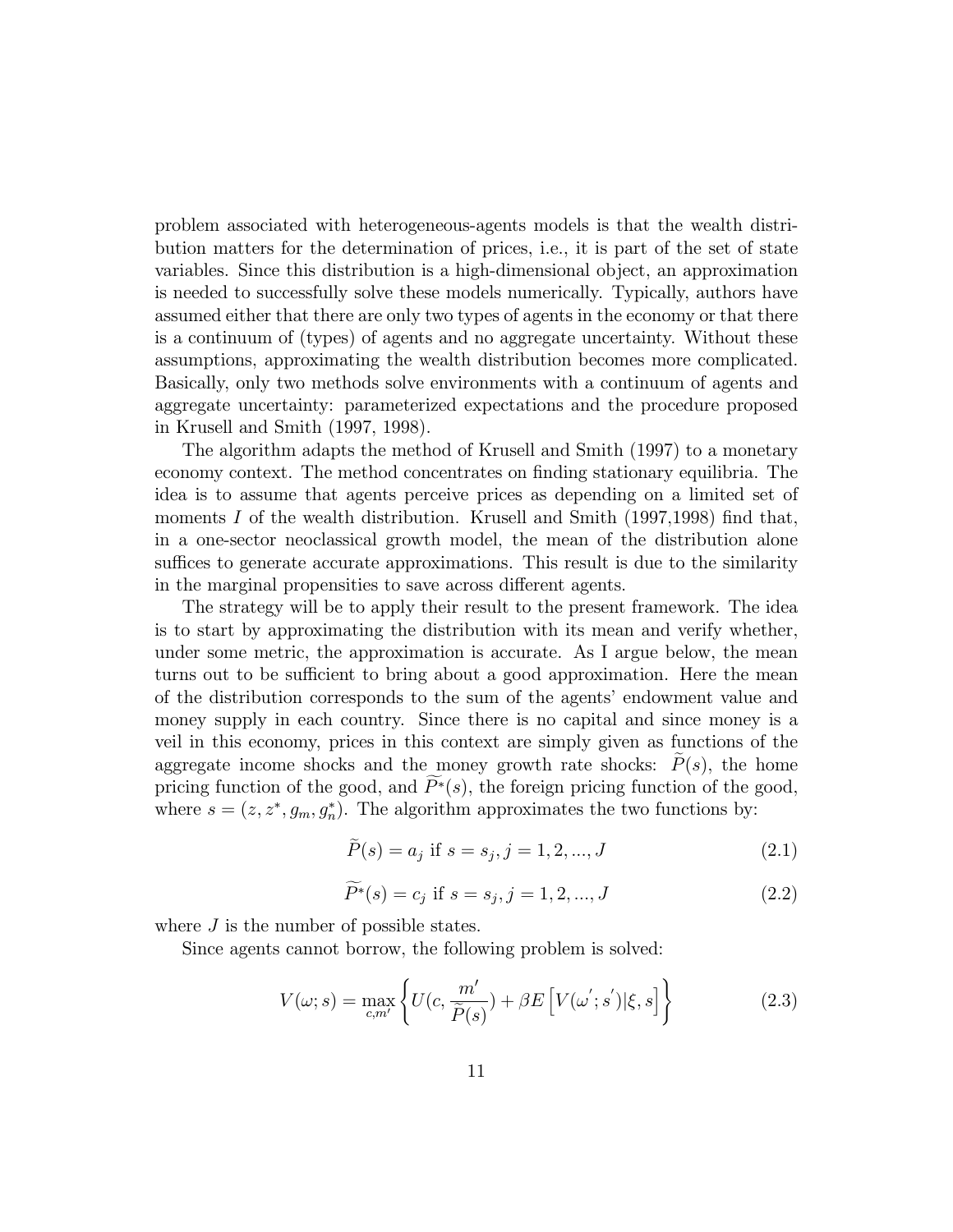subject to 
$$
c + \frac{m'}{\tilde{P}(s)} \le \omega
$$
 (2.4)

$$
\omega' = \xi' + \frac{m'}{\widetilde{P}(s')} + \frac{g'_m \overline{M}}{\widetilde{P}(s')}
$$
\n(2.5)

and to equations (2.1) and (2.2), and where  $e(s) = \frac{P(s)}{\widetilde{P^*}(s)}$ . The algorithm involves the following steps:

- Generate random shocks for  $z, z^*, g_m, g_n^*, \xi$ , and  $\xi^*$ .
- Discretize the state space and restrict  $H$  to a finite set of moments  $H_I$  with chosen parameters. In the case here, the functions are given by equations  $(2.1)-(2.2).$
- For each economy, solve  $(2.3)$  using value function iteration.
- Use the value function from the previous step to verify that the market clears and solve problem  $(2.6)$  below. That is, fix prices (to P and  $P^*$ ), derive the optimal decision rules for all agents, and iterate on prices until the markets clear. Thus:
	- Fix an initial wealth/employment distribution for a large number of agents and initial values for the aggregate shocks. Solve problem (2.6) and iterate on prices until all markets clear.

$$
\widetilde{V}(\omega;s,\widehat{P},\widehat{P^*}) = \max_{c,m'} \left\{ U(c,\frac{m'}{\widehat{P}}) + \beta E \left[ V(\omega';s')|\xi,s \right] \right\} \tag{2.6}
$$

subject to 
$$
c + \frac{m'}{\hat{P}} \le \omega
$$
 (2.7)

$$
\omega' = \xi' + \frac{m'}{\widetilde{P}(s')} + \frac{g'_m \overline{M}}{\widetilde{P}(s')}
$$
\n(2.8)

and subject to  $(2.1)$ , and  $(2.2)$ .

 $-$  Use the decision rules from  $(2.6)$  to derive the new wealth/employment distribution. From the Markov processes, get new aggregate shocks.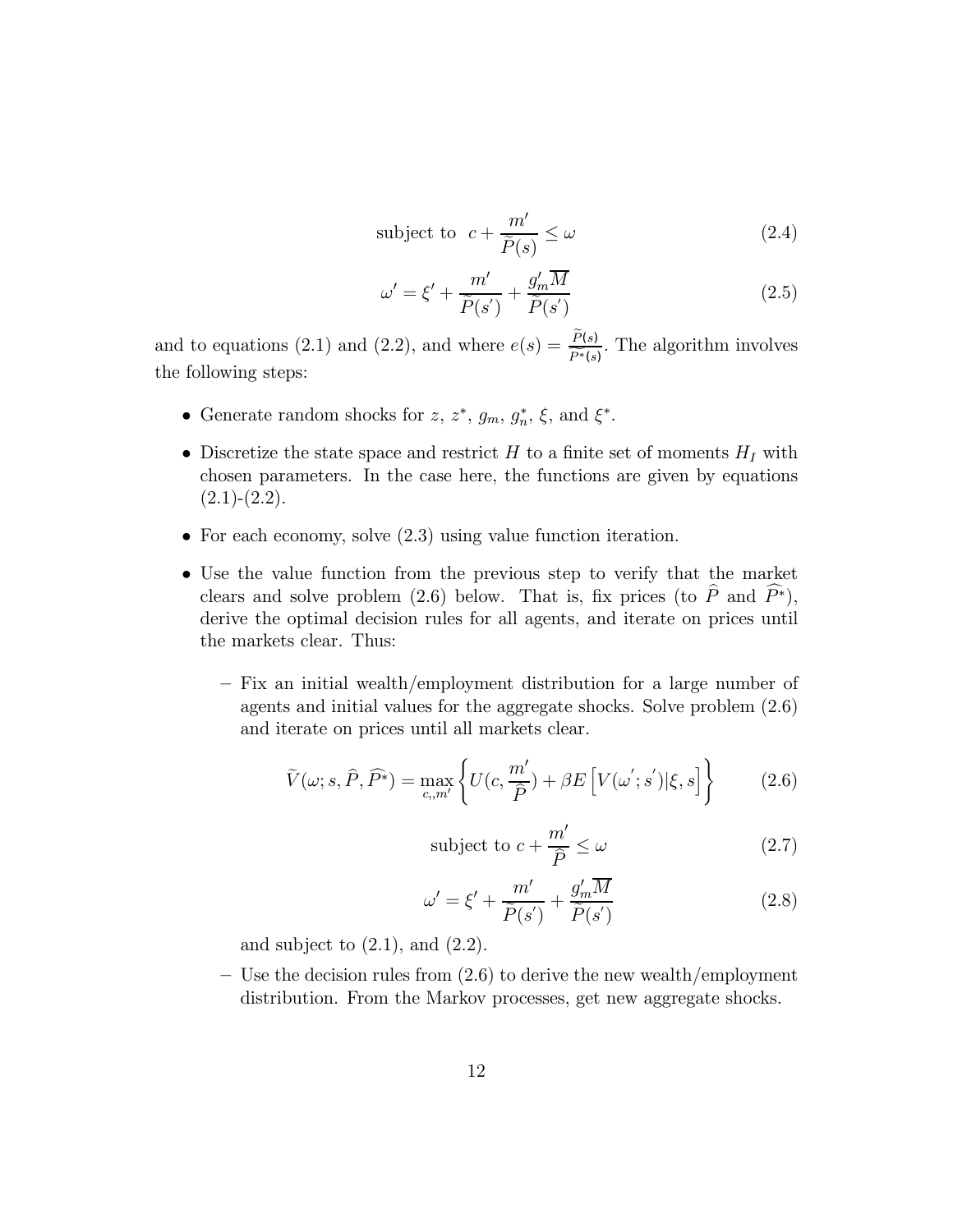- Repeat the procedure for a large number of periods, discarding the first part.
- For each state of the world, compute the mean and the variance of the simulated prices. If the mean of each simulated price series is close to the initial guess, given some convergence criteria, and the variance of the simulated series is small, then the algorithm has converged. Otherwise, update the initial guesses and go back to the third step.

One way to test the accuracy of the solution is to add another moment to approximate the distribution and assess if there are significant changes in the model's simulated data (for instance, in the risk premium statistical properties). However, that approach is computationally costly as it involves adding one more grid in the solution algorithm (for instance, a grid for the second moment of the distribution). In complicated models, a more practical approach is to look at the errors agents make when they use only the mean to approximate the distribution. In the current model, this would imply to look at the extent to which agents make mistakes when they approximate that future prices depend only on the mean of the wealth distribution. If agents make very small mistakes in their "forecasts" of future prices when they use the mean only, we can be more confident that the addition of more moments to the approximation would only have a very small quantitative impact on the results.

I employ a tight convergence criteria that dictates that a solution is found not only when, for every state of the world, the mean of the simulated prices series is close to the perceived prices,  $P(s)$ , that agents use to "forecast" future prices, but also when the standard deviation of the simulated price series is small. The convergence criteria used was that the percentage change between the mean of the simulated series and the guessed perceived prices, as well as the standard deviations of the simulated prices, be not greater than  $1\times10^{-6}$ . Given this strict convergence criteria, I find that the simulated price series, at every state of the world s, is a straight line at the level of the guessed perceived price,  $P(s)$ . Since the standard deviations of the price series are also very small, the agents only make very small mistakes when they follow the approximation rule given by the perceived prices. As a result, adding more moments would improve the agents' forecast of future prices, but the impact on the results would be quantitatively small, as Krusell and Smith (1997, 1998) found.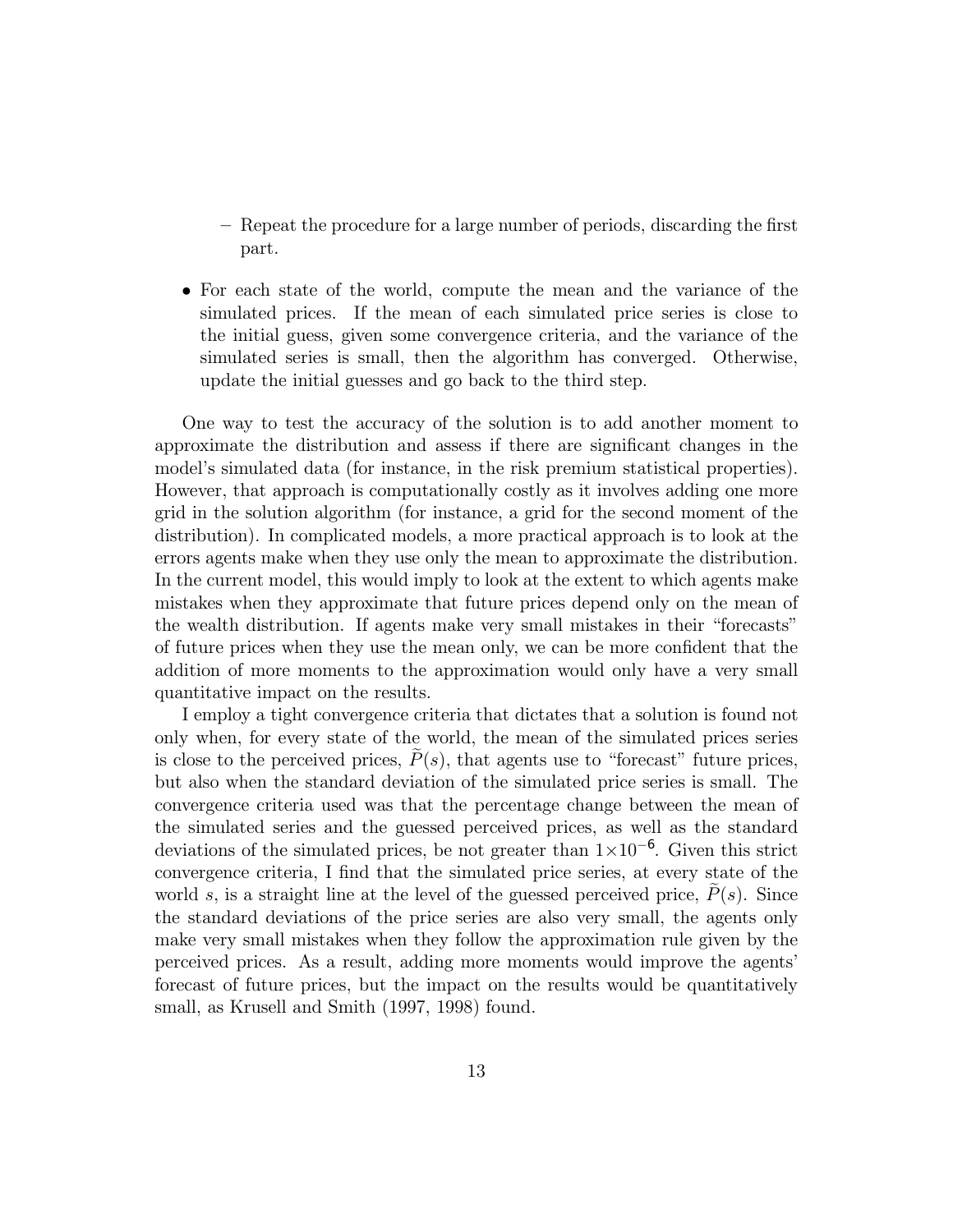Notice that the bond prices can be retrieved by computing the agents' subjective valuation of the bonds' payoffs, which are given by the agents' expected nominal intertemporal marginal rate of substitution. I look at an equilibrium in which the bonds' price is defined as the highest subjective bond valuation. At this price, all agents would like to borrow, except the one determining the bond price. This agent is therefore indifferent at zero bond holdings.

The simplex algorithm and the Newton-Raphson method (see Press et al. (1992)) are used to solve respectively the value function and the optimal decision rules in (2.3) and (2.6) above. Thirty grid points for individual wealth are used when solving (2.3). Cubic splines are used to interpolate between grid points. To solve for the market-clearing prices, the algorithm uses 2000 agents. Since the decision rules turn out to be linear, a simple bi-linear interpolation scheme computes the optimal decision off the grid. The two economies are simulated for 1100 periods, of which the first 100 periods are discarded.

## 3. Parametric Specifications

This section chooses the parameters' values, selects the transition probabilities for the idiosyncratic shock process, and estimates the processes for aggregate shocks.

#### 3.1. Preferences

The utility function is assumed to be of the following form:

$$
\left[ \left( ac^{\phi} + (1 - a) \left( \frac{m'}{P} \right)^{\phi} \right)^{\frac{1}{\phi}} \right]^{1 - \sigma} \tag{3.1}
$$

To determine a and  $\phi$ , I follow Chari, Kehoe and McGrattan (1998). They estimate a standard money-demand equation (which they derived from the first-order condition for a nominal bond in their model) and find  $a = 0.73$  and  $\phi = -1.56$ .<sup>9</sup>

<sup>9</sup>The utility function that Chari, Kehoe, and McGrattan use also includes leisure:  $\lceil$  $ac^{\phi} + (1-a)\left(\frac{m^0}{P}\right)$  $\int^{\phi}$  $\int^{\frac{\gamma}{\phi}} (1 - l)^{1 - \gamma}$  $1^{-\sigma}$  $/(1 - \sigma)$ . However, since leisure enters multiplicatively, it does not affect the money-demand equation and, as a result, the estimates for a and  $\phi$ .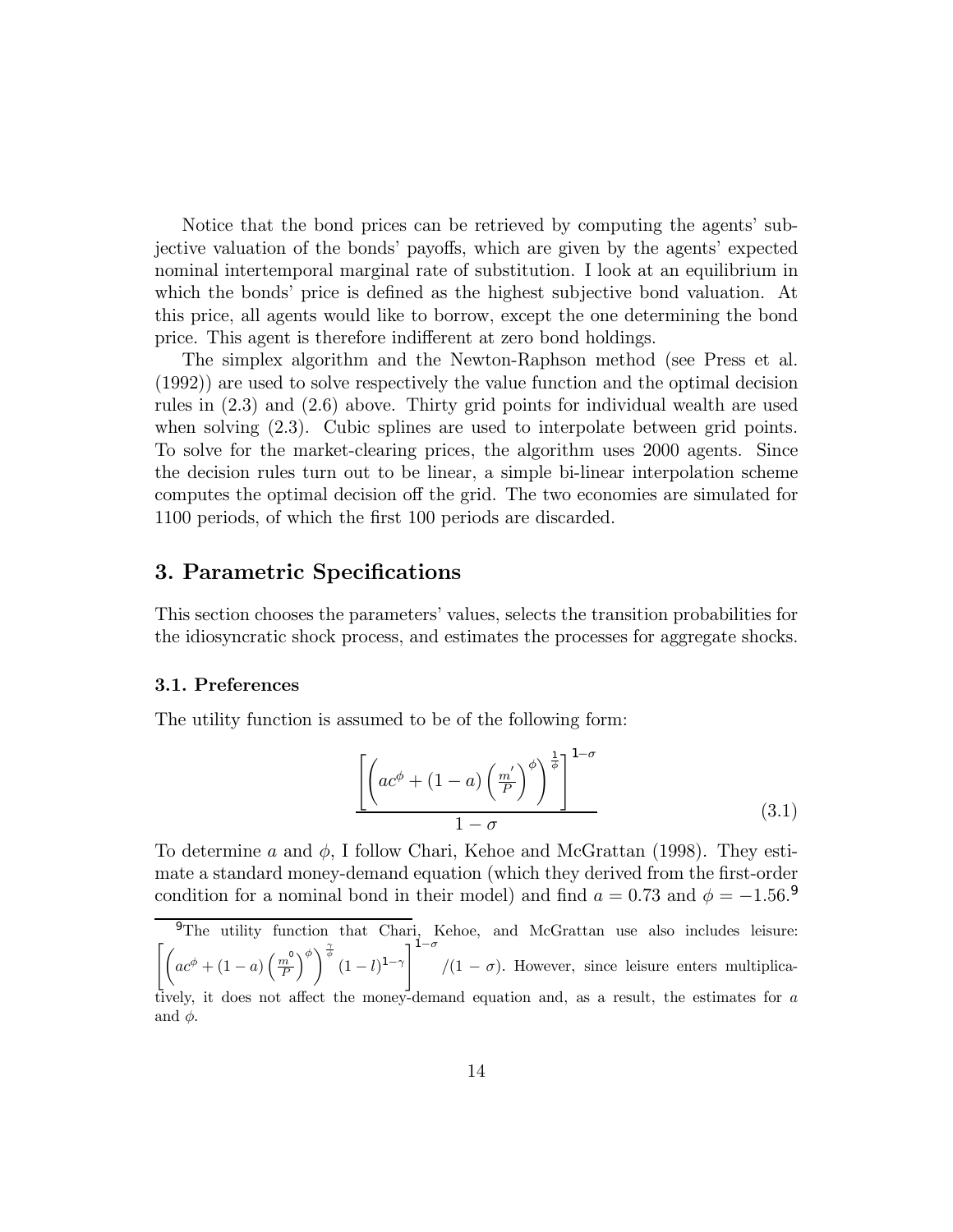The discount rate is set to 0.9967, and I report the results for different coefficients of relative risk aversion.

#### 3.2. Shocks

The aggregate income shocks and the money growth rate shocks are assumed to follow a first-order vector autoregression. The VAR process is estimated using the growth rates of GDP,  $g_z$ , and M1,  $g_m$ , for Canada and the US. The data are quarterly and cover the period 1973:2 to 1999:3:

$$
\begin{pmatrix} g'_z \\ g^{*\prime}_z \\ g'_m \\ g^{*\prime}_n \end{pmatrix} = \begin{pmatrix} 0.41 & 0.06 & 0.14 & 0.06 \\ -0.31 & 0.70 & 0.20 & 0.10 \\ 0.32 & -0.03 & 0.33 & 0.42 \\ -0.002 & 0.07 & -0.04 & 0.86 \end{pmatrix} \begin{pmatrix} g_z \\ g^*_z \\ g_m \\ g^*_n \end{pmatrix} + \begin{pmatrix} e'_z \\ e^{*\prime}_z \\ e'_m \\ e'_n \end{pmatrix} . \tag{3.2}
$$

The VAR process is then transformed to a two-state Markov process using the Tauchen and Hussey (1991) method.

Finally, as in Imrohoroglu (1989), the transition probabilities for the idiosyncratic shock process depend on the aggregate shock. Let  $\pi_{\xi h \xi^l}^g$  be the probability that, when the economy is hit by a good aggregate shock, an agent receives a low endowment shock,  $\xi^l$ , given that the agent received a high endowment shock in the previous period,  $\xi^h$ . Therefore, depending on the realization of the aggregate income shock, the transition probabilities for the idiosyncratic shock are governed by the following two transition matrices:

$$
\Pi^g = \begin{bmatrix} \pi_{\xi^h\xi^h}^g & \pi_{\xi^h\xi^l}^g \\ \pi_{\xi^l\xi^h}^g & \pi_{\xi^l\xi^l}^g \end{bmatrix}, \text{ and } \Pi^b = \begin{bmatrix} \pi_{\xi^h\xi^h}^b & \pi_{\xi^h\xi^l}^b \\ \pi_{\xi^l\xi^h}^b & \pi_{\xi^l\xi^l}^b \end{bmatrix}.
$$
 (3.3)

These probabilities are selected such that the percentage of agents receiving a bad idiosyncratic shock is 4 percent in good times and 8 percent in bad times. The average duration of a bad idiosyncratic shock is 1.5 model periods in good times  $(9 \text{ weeks})$  and 2.5 model periods in bad times  $(15 \text{ weeks})$ .<sup>10</sup> These imply that the probabilities of governing the idiosyncratic process have the following features:  $(i)$  $\pi_{\xi^h\xi^h}^g > \pi_{\xi^h\xi^h}^b$ , (ii)  $\pi_{\xi^l\xi^l}^g < \pi_{\xi^l\xi^l}^b$ , (iii)  $\pi_{\xi^l\xi^h}^g > \pi_{\xi^l\xi^h}^b$ , and (iv)  $\pi_{\xi^h\xi^l}^g < \pi_{\xi^h\xi^l}^b$ . Finally,

<sup>&</sup>lt;sup>10</sup>Receiving a bad idiosyncratic shock could be interpreted as the agent being unemployed and receiving only a fraction of its wage. The calibration of the transition probabilitites is, consequently, similar to that of Imrohoroglu (1989) which set these parameters to match the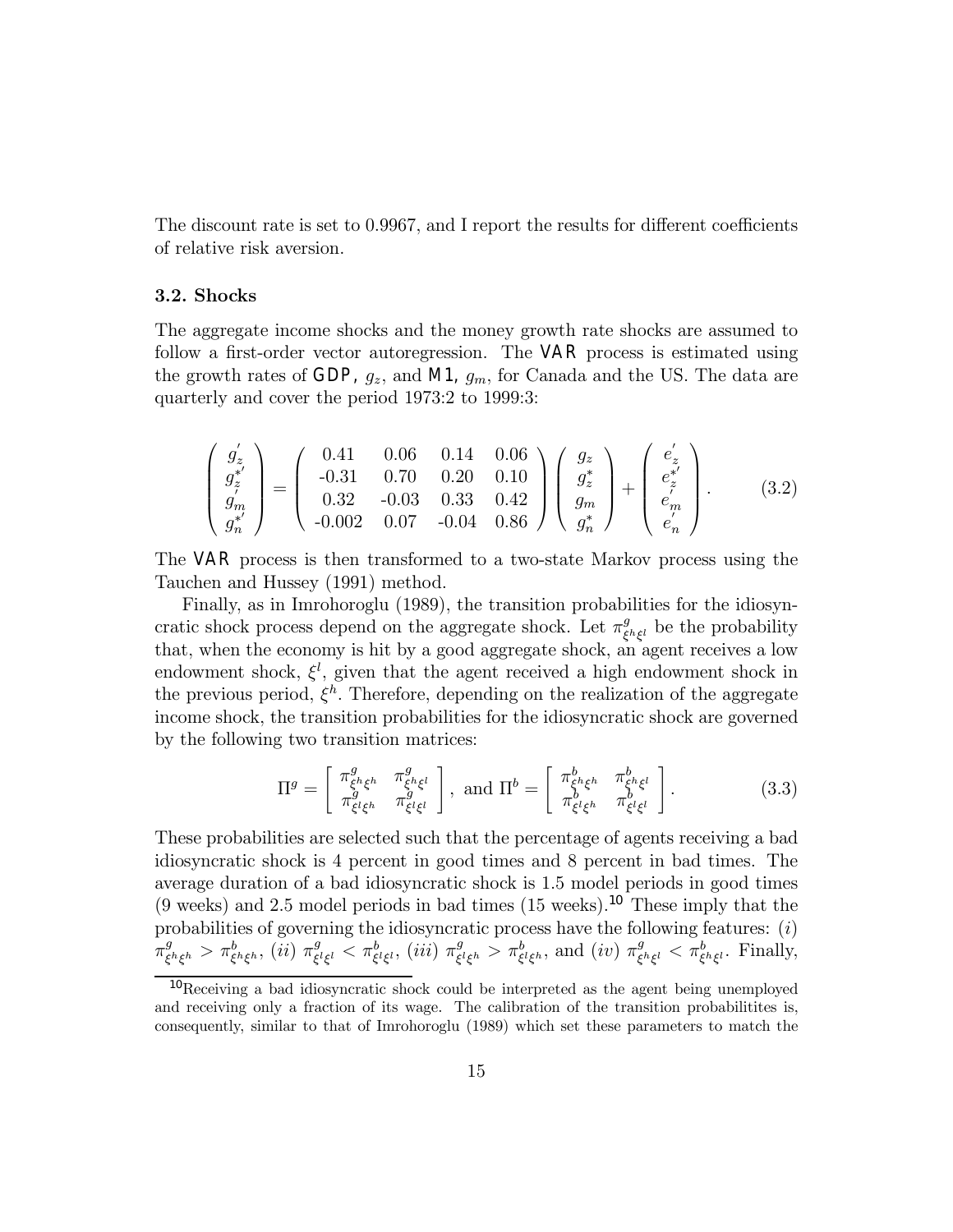an agent receiving a bad idiosyncratic shock receives one-third of the endowment of an agent subject to a good shock.

The properties of the idiosyncratic shock's transition matrices will have important quantitative implications for the foreign exchange risk premium. For instance, Mankiw (1986) showed that the equity premium can be made arbitrarily large when a portion of the population is disproportionately affected by an economic downturn. This is, Mankiw's finding suggests that consumption volatility should be higher in bad times than in good times to raise the equity premium in model with idiosyncratic risk. Similarly, Constantinides and Duffie (1996) showed that, when individual income processes are nonstationary, the risk-free rate falls and the equity premium rises relative to the complete-markets case when the conditional variance of idiosyncratic shocks increases in bad times. These latter authors also demonstrated that, to defeat the possibility to self-insure, the persistence of idiosyncratic risks was very important in determining the size of the equity premium.

These previous findings mean that the correlation of idiosyncratic risk with aggregate risks and the persistence of individual shocks might be important in accounting for the volatility of the foreign exchange risk premium and the forward discount puzzle. Although agents cannot self-insure in the current framework, the duration of idiosyncratic risk can still affect the quantitative results in a nontrivial way. The reason is that the duration of a low endowment shock (i.e., D in the previous footnote), for instance, will raise  $\pi_{\xi^l\xi^l}^i$  and  $\pi_{\xi^h\xi^h}^i$ ,  $i = \{g, b\}.$ Therefore, I will conduct some robustness analysis, by varying that parameter in the calibration. Moreover, to verify the quantitative impact of the correlation between idiosyncratic shocks and economic downturn on the properties of risk premia, I will vary the percentage of agents receiving a high endowment shock when times are bad (i.e.,  $N^b$  in the previous footnote). In particular, a smaller  $N<sup>b</sup>$  implies that the probability of receiving a low endowment is higher when the

average duration of unemployment,  $D$ , and the rate of employment,  $N$ , in good and bad times:

$$
\pi_{\xi^l \xi^l}^i = 1 - \frac{1}{D^i}, \quad i = \{g, b\}
$$

and

$$
\pi^i_{\xi^h\xi^h}=\frac{N^i-(1-\pi^i_{\xi^l\xi^h})*(1-N^i)}{N^i},\quad i=\{g,b\}.
$$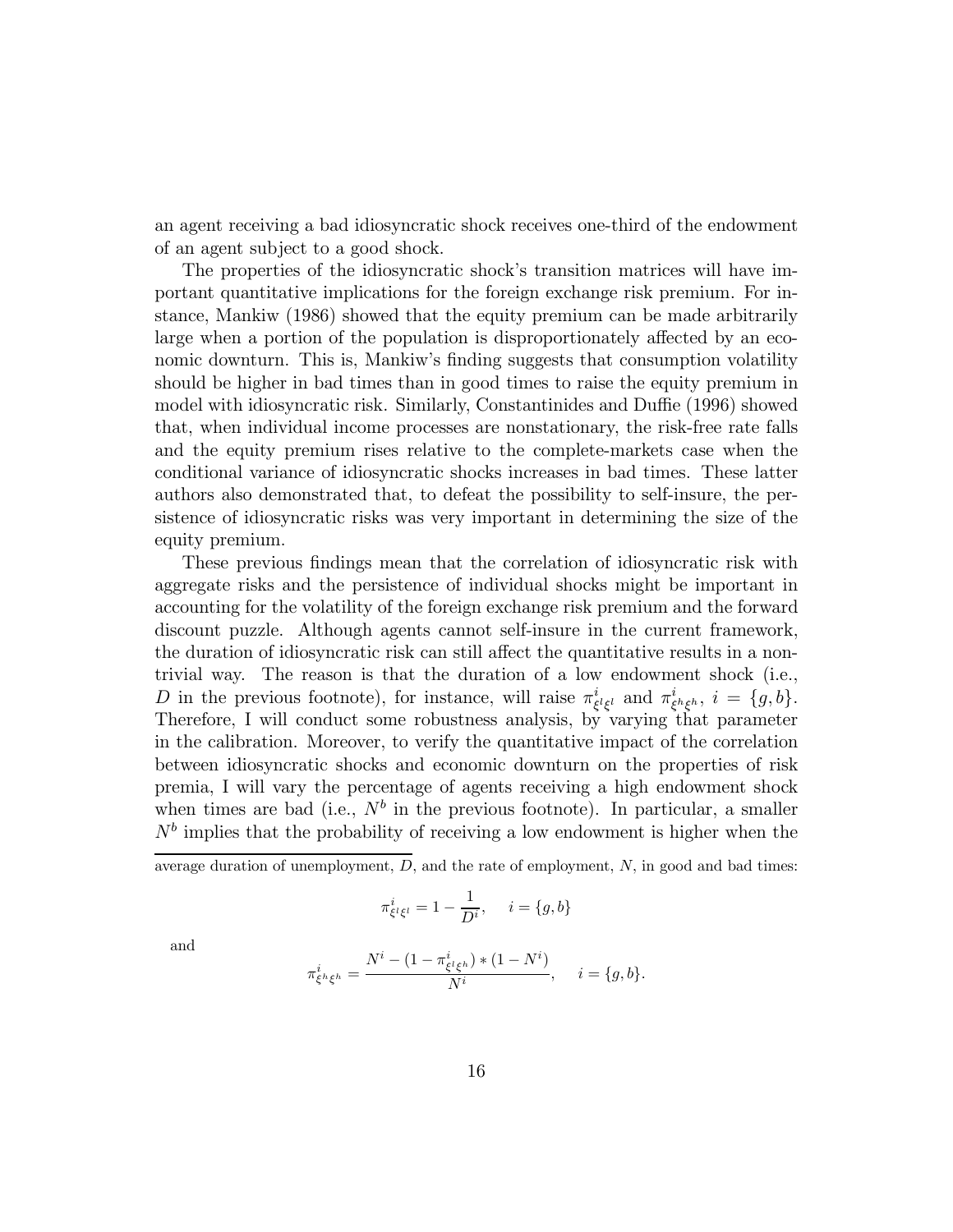economy is hit by a bad aggregate shock, which raises consumption variability in economic downturns.

## 4. Results

Before turning to the simulated results, I will first briefly report some well-known empirical features of foreign exchange markets. First, we can construct an empirical measure of the risk premium by using the fitted values of a regression of the realized returns from currency speculation,  $e' - f$ , on a constant and the forward premium at time t,  $f - e$ . Table 1 reports the results for five countries for the period covering 1974:1 to 1999:12. As most empirical studies found, estimates of  $\beta_1$  are for the most part smaller than -1, except for the Italian lira, which has an estimate of -0.9973.<sup>11</sup> Nonzero estimates of  $\beta_1$  imply that returns from currency speculation have a predictable component. The table shows that, for all currencies, the mean of the risk premium is close to zero. On the other hand, the risk premium is highly volatile: from 0.59 percent per month for the Canadian dollar to about 1 percent per month for the yen. Table 1 also summarizes some interesting properties of forward premia. In particular, it shows that forward premia are highly autocorrelated, with the coefficients ranging from 0.876 to 0.952, and that the risk premia are more volatile than forward premia. This will turn out to be important in understanding the results form the simulations below.

<sup>&</sup>lt;sup>11</sup>Surveying the results over 75 published articles, Froot (1990) finds an average  $\widehat{\beta_1}$  of -1.88.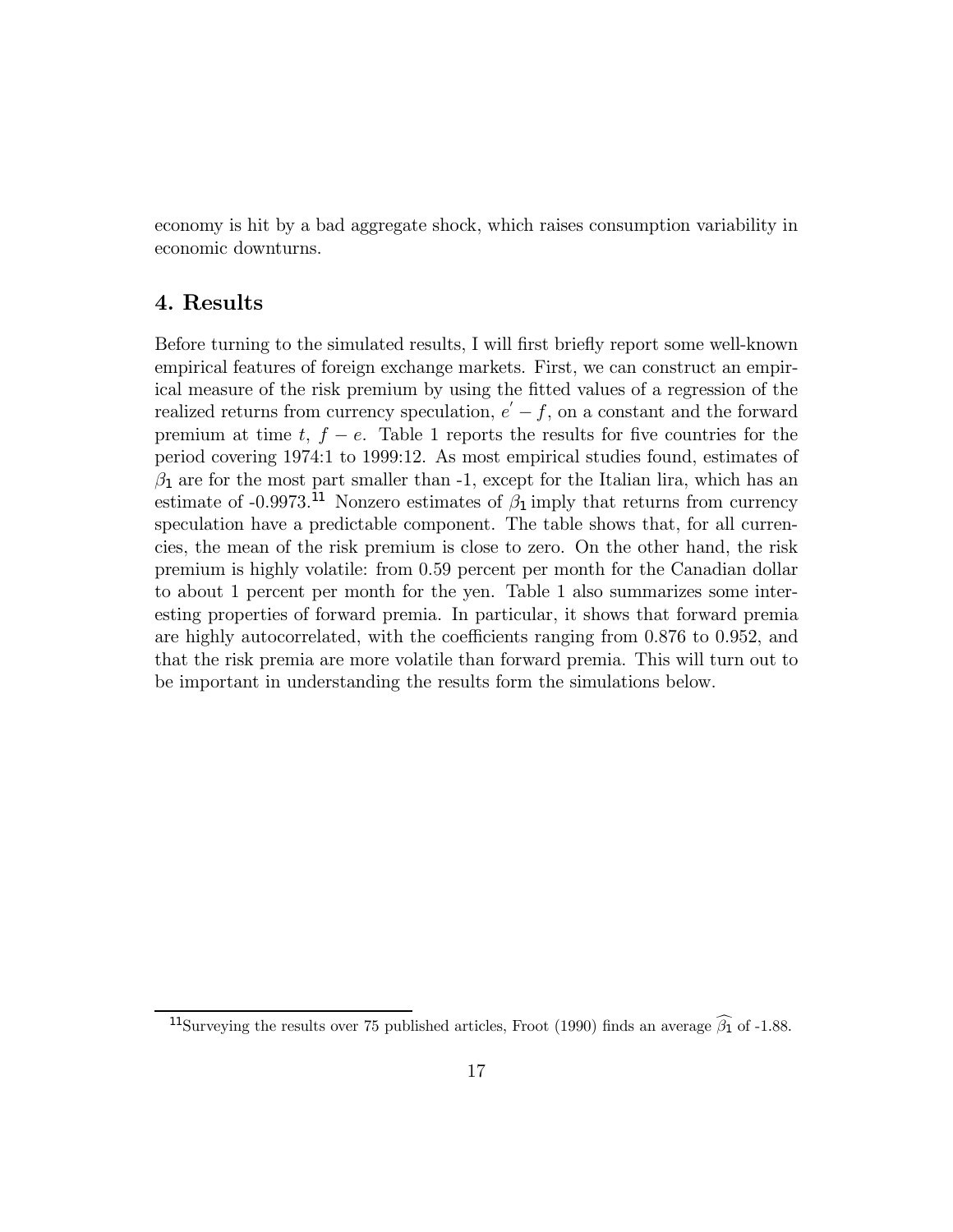|                                 | Canada    | France              | Italy     | Japan     | UK        |  |  |  |
|---------------------------------|-----------|---------------------|-----------|-----------|-----------|--|--|--|
| OLS Regression                  |           |                     |           |           |           |  |  |  |
| $\overline{\widehat{\alpha_1}}$ | $-0.0023$ | $-0.0016$           | $-0.0035$ | 0.0066    | $-0.0044$ |  |  |  |
|                                 | (0.0007)  | (0.0018)            | (0.0022)  | (0.0022)  | (0.0019)  |  |  |  |
| $\beta_1$                       | $-1.3819$ | $-1.1545$           | $-0.9973$ | $-1.4746$ | $-1.5512$ |  |  |  |
|                                 | (0.1354)  | (0.1787)            | (0.1190)  | (0.1896)  | (0.1991)  |  |  |  |
| $R^2$                           | 0.2521    | 0.1190              | 0.1852    | 0.1636    | 0.1642    |  |  |  |
|                                 |           | <b>Risk Premium</b> |           |           |           |  |  |  |
| Mean                            | 0.0013    | 0.0042              | 0.0105    | $-0.0036$ | 0.0052    |  |  |  |
| Std                             | 0.0059    | 0.0101              | 0.0122    | 0.0139    | 0.0113    |  |  |  |
| <b>Forward Premium</b>          |           |                     |           |           |           |  |  |  |
| Mean                            | $-0.0026$ | $-0.0050$           | $-0.0140$ | 0.0069    | $-0.0062$ |  |  |  |
| Std                             | 0.0043    | 0.0088              | 0.0123    | 0.0094    | 0.0073    |  |  |  |
| Autocorr.                       | 0.944     | 0.897               | 0.897     | 0.911     | 0.938     |  |  |  |

Table 1: Summary Statistics

The exchange rates are US dollars per unit of foreign currency.

To put the results in perspective, I first solve the model assuming that markets are complete. Table 2 reports the results concerning the mean and the standard deviation of the risk and the forward premiums, as well as the autocorrelation of the latter. It also shows the predictability of excess returns by reporting the estimated coefficient,  $\beta_1$ , of a regression of the realized return,  $e'-f$ , on a constant and the forward premium,  $f-e$ . Finally, the table reports the model's market price of risk,  $\frac{\sigma(IMRS)}{E(IMRS)}$ . The first column of the table describes the Canadian data that I use to assess the model's performance; in the second one, the model's results, under a coefficient of relative risk aversion equal to 2, are reported.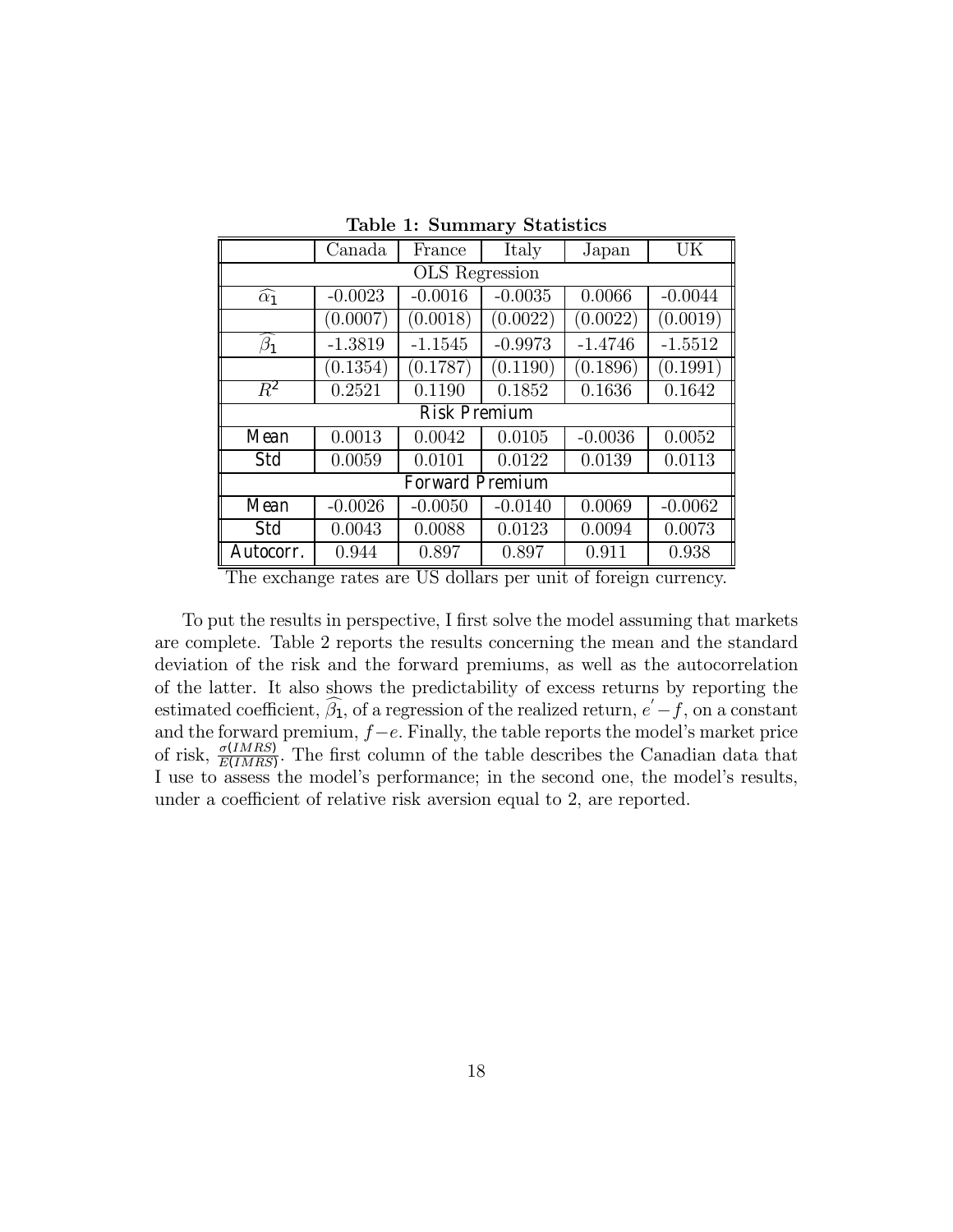|       | E(rp)                              | $\sigma (rp)$      | E(fp)     | $\sigma(fp)$  | $\rho(fp)$ |                   | $\sigma (IMRS)$<br>E(IMRS) |
|-------|------------------------------------|--------------------|-----------|---------------|------------|-------------------|----------------------------|
|       | Data                               |                    |           |               |            |                   |                            |
|       | 0.0013                             | 0.0059             | $-0.0026$ | $\mid 0.0043$ | 0.944      | $-1.3819$         |                            |
| Model |                                    |                    |           |               |            |                   |                            |
|       | $\sigma = 2 \mid 1 \times 10^{-6}$ | $3 \times 10^{-7}$ | $-0.0004$ | 0.0067        | 0.4522     | $-3\times10^{-6}$ | 0.0003                     |

Table 2: Sample and Implied Moments Under Complete Markets

rp=risk premium, fp=forward premium,  $\beta_1$  is the estimated slope coefficient from  $e' - f = \alpha_1 + \beta_1(f - e) + u'$ .

It is obvious that, as was previously pointed out in the literature, an environment with complete markets cannot generate either a high market price of risk or a volatile risk premium. In fact, the risk premium, under complete markets, is nearly constant. As has been pointed out in the literature, the potential of a model to account for the excess returns in the data critically depends on the extent to which the IMRS varies. The lack of variation of the IMRS implies excess returns that vary very little also. As a result, excess returns from currency speculation are unpredictable: the slope coefficient in a regression of the excess returns from currency speculation on the forward premium is zero for all cases. Note also that, even though forward premiums are autocorrelated in the model, the serial correlation is still insufficiently large to match the data. Overall, the results are similar to the ones of complete-markets frameworks of Macklem (1991) and Bekaert (1994).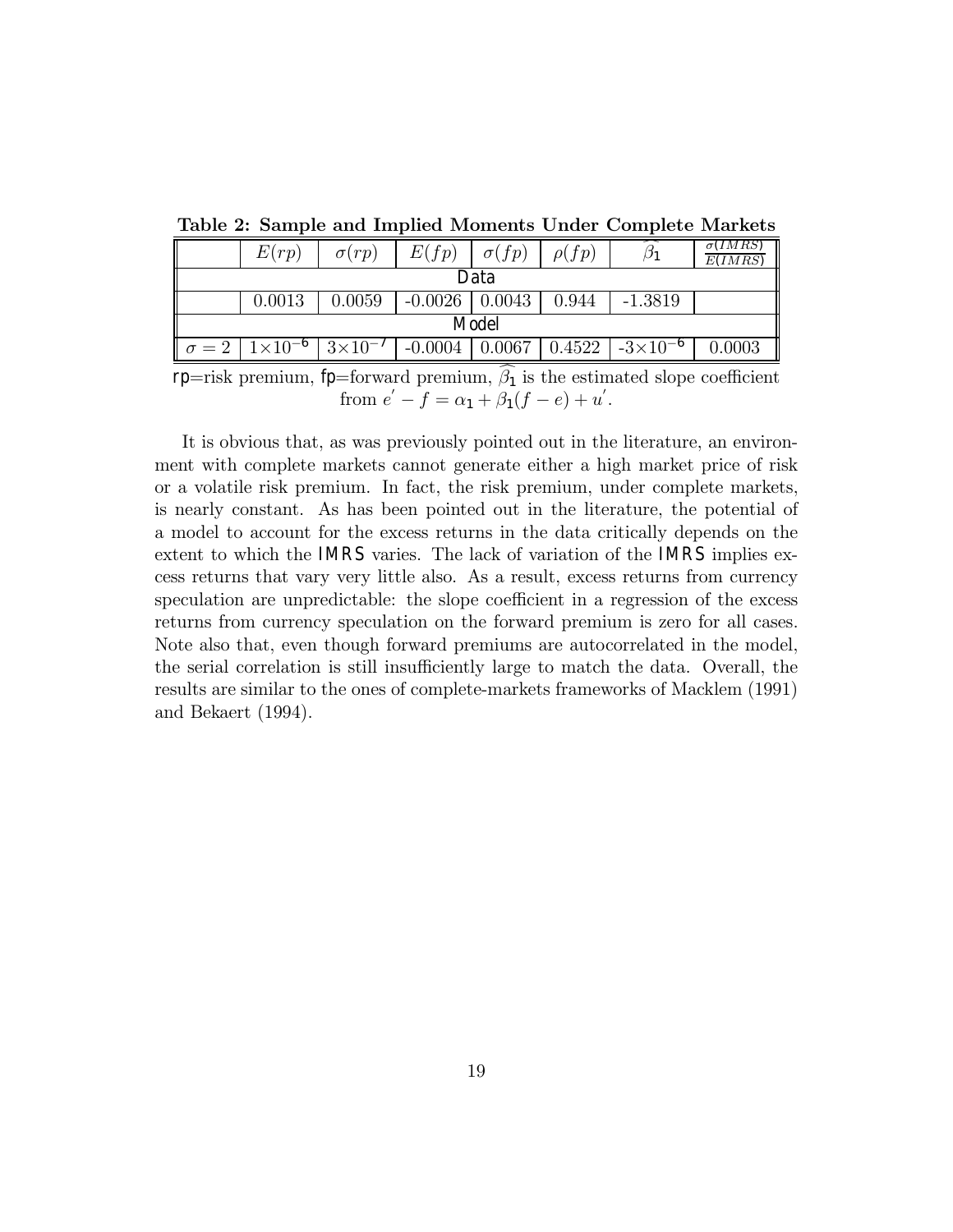|              | E(rp)  | $\sigma (rp)$ | E(fp)     | $\sigma(fp)$ | $\rho(fp)$ | $\beta_1$ | $\sigma (IMRS)$<br>E(IMRS) |  |
|--------------|--------|---------------|-----------|--------------|------------|-----------|----------------------------|--|
|              | Data   |               |           |              |            |           |                            |  |
|              | 0.0013 | 0.0059        | $-0.0026$ | 0.0043       | 0.944      | $-1.3819$ |                            |  |
|              | Model  |               |           |              |            |           |                            |  |
| $\sigma = 2$ | 0.0002 | 0.0008        | 0.0009    | 0.0096       | 0.3972     | 0.0495    | 0.0528                     |  |
| $\sigma = 3$ | 0.0002 | 0.0013        | 0.0009    | 0.0095       | 0.3771     | 0.0595    | 0.1028                     |  |
| $=$          | 0.0002 | 0.0017        | 0.0008    | 0.0093       | 0.3615     | 0.0694    | 0.1314                     |  |

Table 3: Sample Moments and Implied Moments

rp=risk premium, fp=forward premium,  $\beta_1$  is the estimated slope coefficient from  $e' - f = \alpha_1 + \beta_1(f - e) + u'$ .

The introduction of undiversifiable idiosyncratic risks and borrowing constraints drastically alters the properties of excess returns and the market price of risk generated by the model. Table 3 summarizes the results for different levels of risk aversion. Notice that the standard deviation of the risk premium increases significantly. With a coefficient of relative risk aversion of three, the standard deviation of the risk premium is now 14 percent of that in the data. And when  $\sigma$ is raised to 4, that percentage increases to 30 percent. Backus et al. (1993) obtain similar results by introducing time-nonseparable preferences: with moderate habit persistence their risk premium is approximately 15 percent of the estimated risk premium volatility in the data. However, contrary to a framework with habit persistence, the increase in the variance of the risk premium does not come at the cost of generating negatively autocorrelated forward premiums. In all cases, the forward premium has an autocorrelation of approximately 0.4, which is, however, still lower than the serial correlation of 0.9 observed in the data. On the other hand, the model generates forward premia that are too volatile compared to the data.

The test proposed in Hansen and Jagannathan (1991) provides a means to shed some light on the results. The test imposes a lower bound on the standard deviation of the model's IMRS. Consider an unconstrained agent in the home country. The Euler equation must satisfy:

$$
E\left[\lambda'(e'-f)\right] = 0.\tag{4.1}
$$

When no borrowing is allowed, the agent determining the bonds' price is instead considered. Hansen and Jagannathan (1991) show that the Sharpe ratio imposes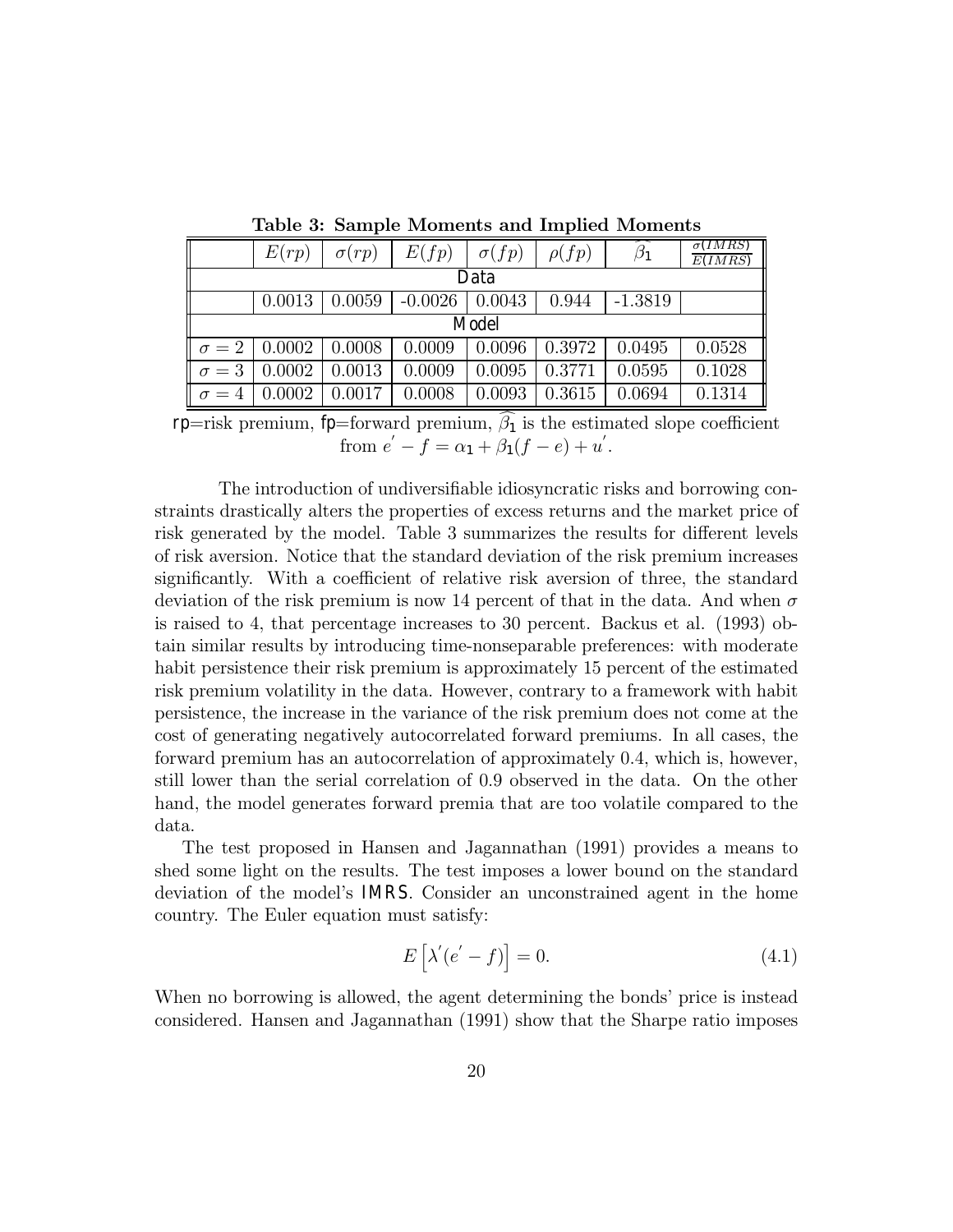a lower bound on the standard deviation of the IMRS to its mean (i.e., the market price of risk) that the model must satisfy. In the present case, the lower bound can be derived as:

$$
\frac{E(e'-f)}{\sigma(e'-f)} \le \frac{\sigma(\lambda)}{E(\lambda)}.\tag{4.2}
$$

Backus et al. (1993) estimate the Sharpe ratio for currency speculation for the Canadian dollar to be 0.293 per month. Bekaert and Hodrick (1992) estimate bounds as high as 0.776 when US equity investments and German, Japanese, and UK equity and foreign exchange investments are jointly considered.

When  $\sigma$  equals 4, the model is able to substantially increase the market price of risk to about 45 percent of that estimated in the data. Storesletten et al. (1997) obtain comparable results, although Krusell and Smith (1997) can generate significantly higher market price of risk. Table 5 shows that as the market price of risk increases, so does the standard deviation of the risk premium. To increase the volatility of the risk premium to empirically plausible values, the economies would need to be even riskier. In a similar fashion, Backus et al. (1993) show that, with habit persistence, the standard deviation of the risk premium increases as the market price of risk rises. To generate a standard deviation of expected returns from currency speculation that is half its estimated value in the data, they need preferences that exhibit strong habit persistence, so that agents are very sensitive to small changes in consumption.

Compared to a complete-markets framework, increases in the standard deviation of the risk premium materialize in larger deviations of  $\beta_1$  from zero. However, it is clear that the model still fails to match the slope coefficient,  $\beta_1$ , estimated from the data. Compared to a coefficient of -1.3819 the largest estimated slope coefficient is 0.0694. As Bekaert et al. (1997) note, one explanation is that, while necessary, it is not sufficient to raise the standard deviation of the risk premium to explain the predictability of excess returns from currency speculation: the slope coefficient is also a function of the forward premium and the expected rate of depreciation, which are endogenous variables. These variables will also be affected by changes in the underlying structure of the economy. This can be seen from the definition of  $\beta_1$  and noticing that the forward premium can be decomposed into a risk premium and the expected rate of currency depreciation:

$$
\beta_1 = \frac{cov(e'-f; f-e)}{var(f-e)} = \frac{cov(rp; E(\Delta e')) - var(rp)}{var(E(\Delta e')) + var(rp) - 2cov(rp; E(\Delta e'))}, \quad (4.3)
$$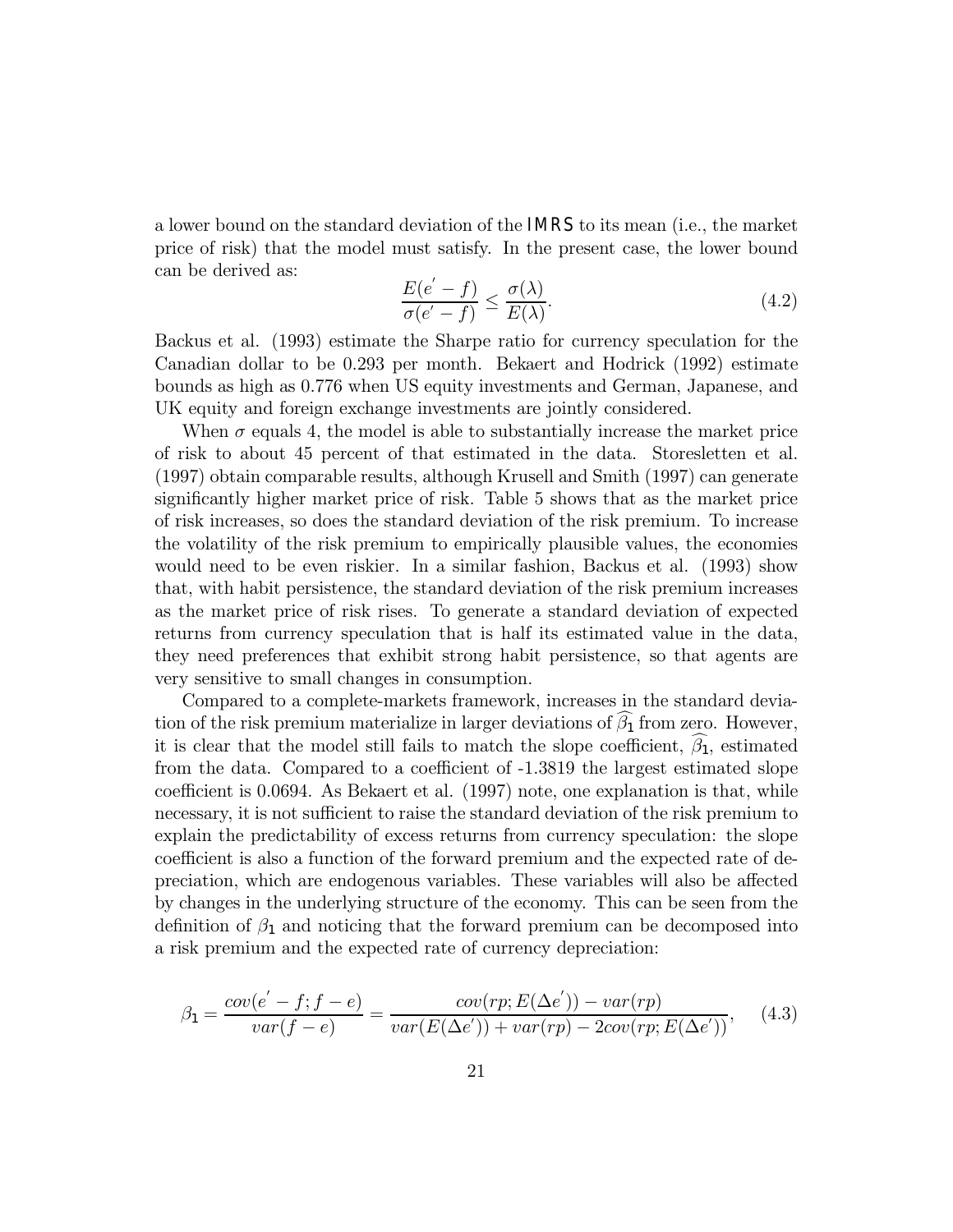where  $E(\Delta e')$  denotes the expected change in the exchange rate. Therefore, estimates of  $\beta_1$  that are less than -1 imply that:

$$
var(rp) > cov(rp; E(\Delta e')) > var(E(\Delta e'))
$$
\n(4.4)

and

$$
var(rp) > var(fp). \tag{4.5}
$$

Table 4 reports the components of  $\beta_1$  for the different levels of relative risk aversion in Table 3:

|                        |        | $\sigma (rp)$ | $\sigma(E(\Delta e))$ | $cov(rp;E(\Delta e^{\prime}),$ |
|------------------------|--------|---------------|-----------------------|--------------------------------|
| $\sigma = 2$           | 0.0495 | 0.0008        | 0.0101                | 0.0012                         |
| $\parallel \sigma = 3$ | 0.0595 | 0.0013        | 0.0101                | 0.0018                         |
| $\sigma = 4$           | 0.0694 | 0.0017        | 0.0101                | 0.0022                         |

Table 4. Decomposition of the Slope Coefficient

Obviously, since the estimated  $\beta_1$ s from the model are close to 0, the variance of the risk premium is less than that of the forward premium, and the inequality in equation (4.5) is reversed. The last column of the table shows, however, that the introduction of incomplete markets and borrowing constraints correctly generates a positive covariance between the risk premium and the expected rate of depreciation. However, these features increase that covariance to such an extent that it neutralizes the effects on  $\beta_1$ . In fact, the model generates the following inequalities:

$$
var(E(\Delta e')) > cov(rp; E(\Delta e')) > var(rp),
$$

which is the opposite ordering of  $(4.4)$ . Thus, the impact that idiosyncratic risk has on the covariance of the risk premium and the expected depreciation rate in part underlies the failure of the model in explaining the predictability of excess returns.

#### 4.1. Sensitivity Analysis

#### 4.1.1. Persistent Endowment Shocks

In this section, I first document the effects of varying the duration of a low endowment spell on the results when the coefficient of relative risk aversion is set to three. As section 3.2 previously discussed, Constantinides and Duffie (1996)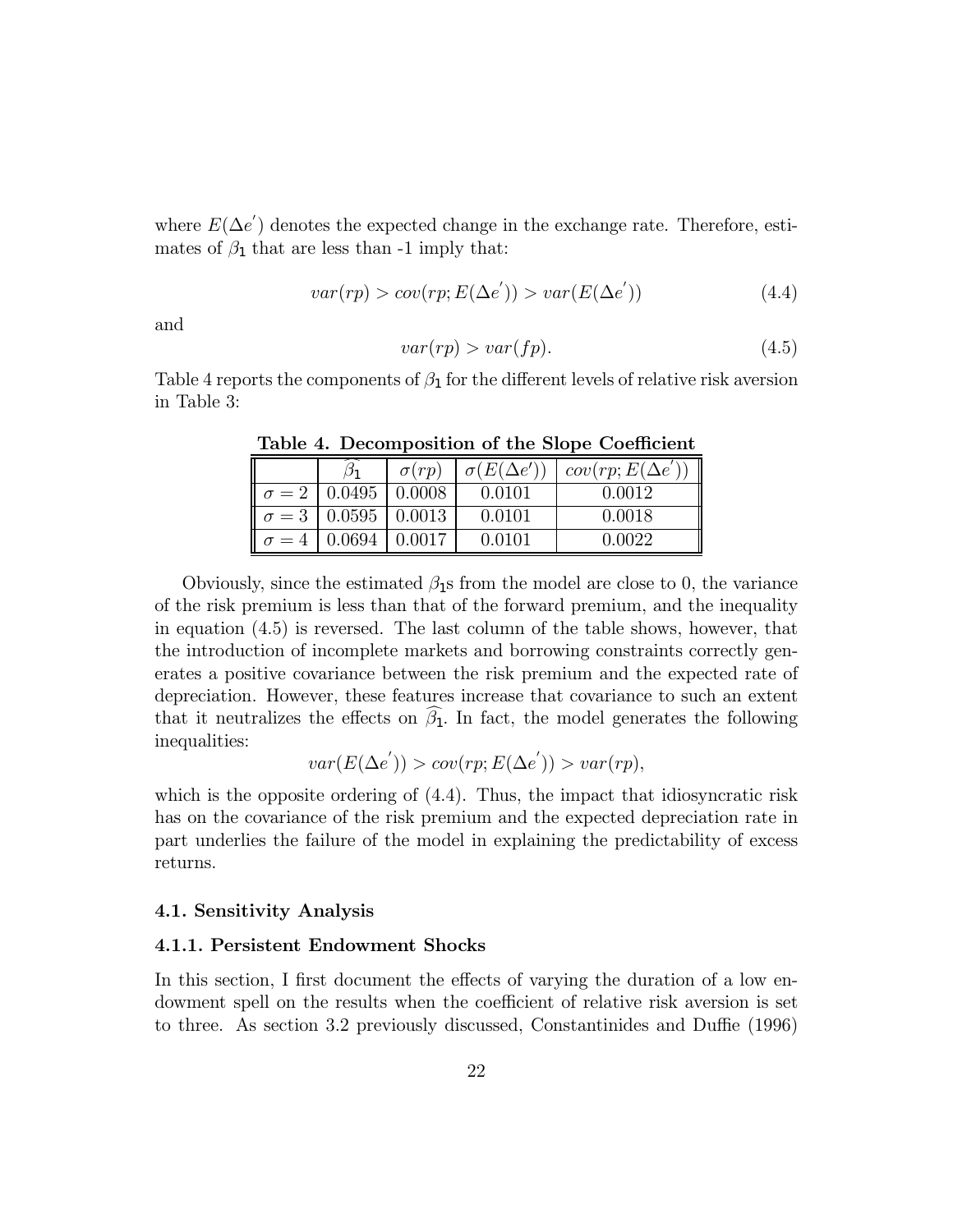showed that the persistence of idiosyncratic risks had an important impact on asset prices. Table 5 reports the results of changing the duration of a low endowment shock when times are bad (i.e.,  $D^b$ ).<sup>12</sup> The table shows that increasing the persistence of idiosyncratic risk slightly increases the standard deviation of the risk premium and raises the market price of risk. However, these effects are relatively small, considering that when  $D^b$  equals 20, the duration of a low endowment shock has been increased approximately tenfold, compared to the benchmark calibration Such a number implies that  $\pi_{\xi^l\xi^l}^b$ , the probability of receiving a low endowment shock given that the agent received one in the previous period. is 0.95, compared to 0.6 under the benchmark calibration.<sup>13</sup> It would also imply that, empirically, the duration of a bad endowment spell would be more than two years. The effects on  $\beta_1$ , however, are relatively bigger. Yet, the coefficient estimate remains small and of the wrong sign.

|                      | E(rp)                  | $\sigma(rp)$           | E(fp)                                    | $\sigma(fp)$  | $\rho(fp)$    | $\widehat{\beta_1}$ | $\sigma(IMRS)$<br>E(IMRS) |  |
|----------------------|------------------------|------------------------|------------------------------------------|---------------|---------------|---------------------|---------------------------|--|
| Data                 |                        |                        |                                          |               |               |                     |                           |  |
|                      | 0.0013                 | 0.0059                 | $-0.0026 \mid 0.0043 \mid$               |               | 0.944         | $-1.3819$           |                           |  |
|                      | Model ( $\sigma = 3$ ) |                        |                                          |               |               |                     |                           |  |
| $D^b=5$              | 0.0002                 |                        | $\vert 0.0021 \vert 0.0008 \vert 0.0091$ |               | $\mid 0.3513$ | 0.0882              | 0.1603                    |  |
| $D^b = 10$           | $-0.0004$              | $\lceil 0.0022 \rceil$ | 0.0014                                   | $\mid 0.0089$ | 0.3704        | 0.1195              | 0.176                     |  |
| $\parallel D^b = 20$ | $-0.0005$   0.0022     |                        | 0.0016                                   | 0.0088        | 0.404         | 0.1282              | 0.18                      |  |

Table 5. Persistence of Idiosyncratic Shocks

#### 4.1.2. Correlation Between Idiosyncratic and Aggregate Risks

To verify the quantitative impact of the correlation between idiosyncratic shocks and economic downturns on the properties of risk premia, I vary the percentage of agents receiving a high endowment shock when times are bad (i.e.,  $N^b$ ). I simulate the models when the number of agents receiving a high endowment shocks in bad

<sup>12</sup>Since we know from the works of Mankiw (1986) and Constantinides and Duffie (1996) that the correlation between aggregate and idiosyncratic risk is important in determining the size of the risk premium, I concentrate the increase of the duration of low endowment shocks in bad times to get an upper bound on the effects of more persistent low endowment shocks on the results.

<sup>&</sup>lt;sup>13</sup>Note that since the algorithm is tailored to solve stationary models, I cannot study the case where  $\pi_{\xi^l\xi^l}^b = 1$ .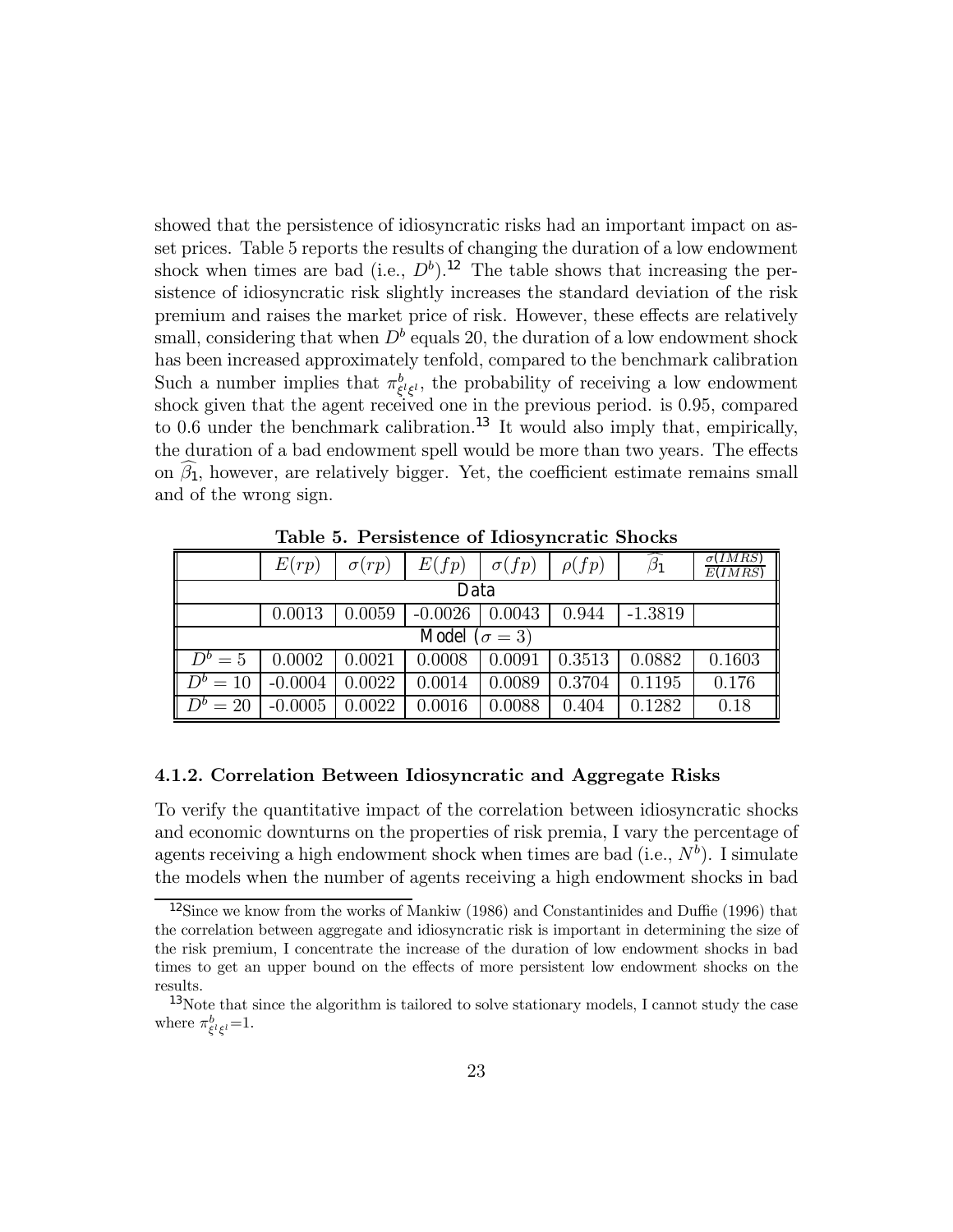times is 90%, 88%, and 86%. Remember that under the benchmark calibration, 92% of the agents receive a high endowment shocks in bad times. As  $N<sup>b</sup>$  falls, the probability of receiving a low endowment increases when the economy is hit by a bad aggregate shock.<sup>14</sup> Therefore, as  $N<sup>b</sup>$  falls, consumption variability increases in economic downturns, which may increase the volatility of the risk premium. The results are reported in Table 6.

|                 | E(rp)                  | $\sigma (rp)$        | E(fp)            | $\sigma(fp)$       | $\rho(fp)$   | $\widehat{\beta_1}$ | $\sigma(IMRS)$<br>E(IMRS) |  |
|-----------------|------------------------|----------------------|------------------|--------------------|--------------|---------------------|---------------------------|--|
| Data            |                        |                      |                  |                    |              |                     |                           |  |
|                 | 0.0013                 | $\mid 0.0059 \mid$   | $-0.0026$ 0.0043 |                    | 0.944        | $-1.3819$           |                           |  |
|                 | Model ( $\sigma = 3$ ) |                      |                  |                    |              |                     |                           |  |
| $N^b = 0.9$     | 0.0003                 | $\vert 0.0022 \vert$ | 0.0013           | $\mid 0.0142 \mid$ | $\pm 0.3725$ | 0.066               | 0.107                     |  |
| $N^b = 0.88$    | 0.0003                 | $\vert 0.0033$       | 0.0019           | $\mid$ 0.0188      | 0.3674       | 0.0746              | 0.109                     |  |
| $\Box N^b=0.86$ | 0.0002                 | $\mid 0.0044$        | 0.0024           | 0.024              | 0.3556       | 0.065               | 0.1113                    |  |

Table 6. Correlation Between Idiosyncratic and Aggregate Risks

The table shows that as  $N<sup>b</sup>$  falls and the probability of receiving a low endowment increases, the market price of risk and the volatility of the foreign exchange risk premium increase. When the employment rate in bad times falls to 86%, the standard deviation of the risk premium reaches 0.44%, more than three times its level under the benchmark calibration. Notice also that this increase in the volatility of the risk premium does not come at the cost of generating less persistent forward premia. In fact, the autocorrelation of the forward premium is not sensitive to changes in  $N^b$ . However, as in the previous exercise, varying the percentage of agents employed in bad times does not significantly affect the estimated slope coefficient in a regression of the excess returns from currency speculation on the forward premium. The simulated slope coefficient remains no larger than 7.5% and has the wrong sign.

 $14$ Remember that, that probability is equal to:

$$
\pi_{\xi^h \xi^h}^b = \frac{N^b - (1 - \pi_{\xi^l \xi^h}^b) * (1 - N^b)}{N^b},
$$

which is a function of the employment rate in bad times,  $N<sup>b</sup>$ .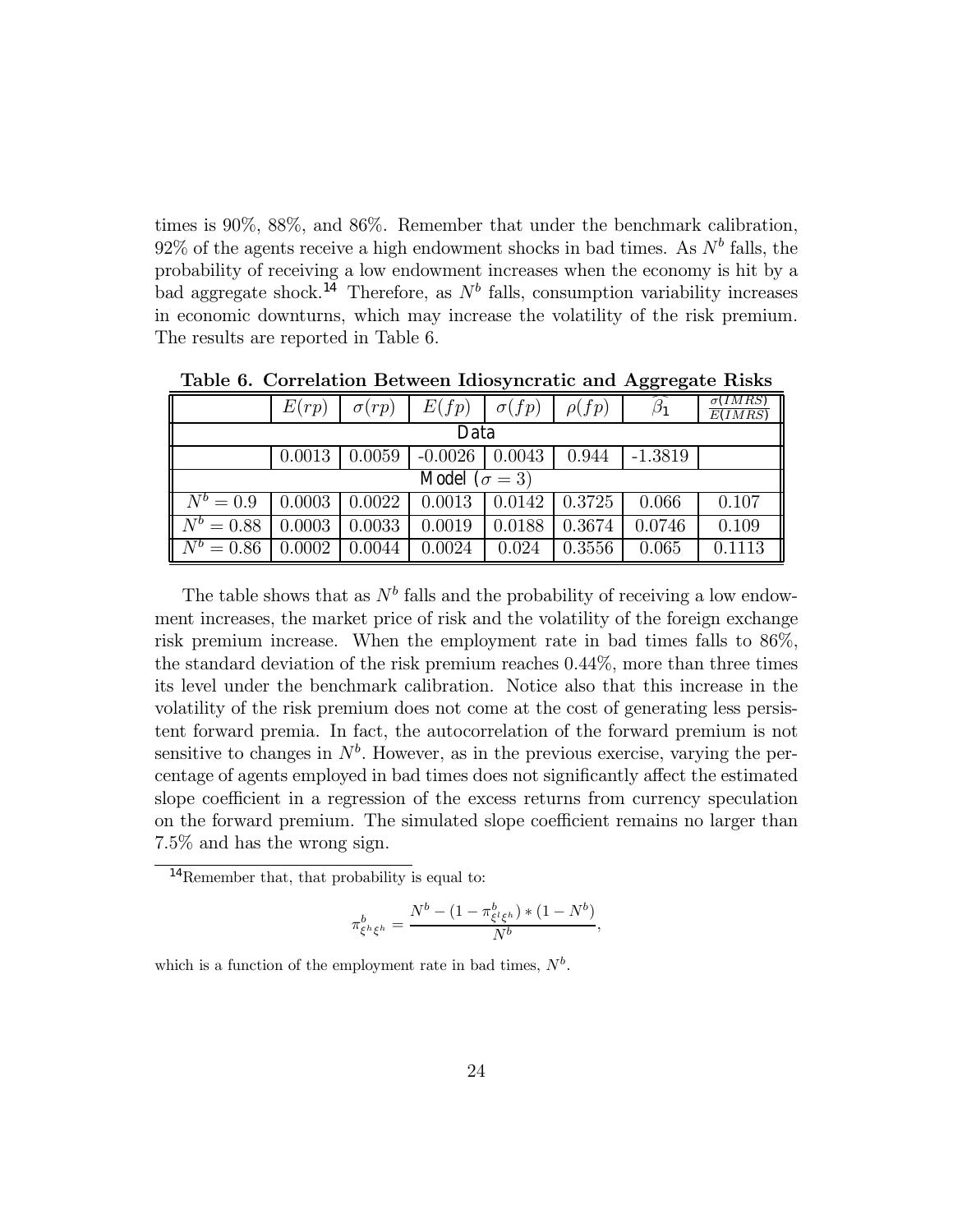## 4.1.3. Decomposing  $\beta_1$

To understand why relatively volatile risk premia do not translate into more biased coefficient estimates in the previous exercises, in this section I again decompose  $\beta_1$  into the volatility of the risk premium and that of the expected depreciation rate, as well as the covariance between these two series.

|                      |        | $\sigma (rp)$ | $\sigma(E(\Delta e'))$ | $cov(rp; E(\Delta e'))$ |
|----------------------|--------|---------------|------------------------|-------------------------|
| $D^b=5$              | 0.0882 | 0.0021        | 0.0101                 | 0.0027                  |
| $D^b = 10$           | 0.1195 | 0.0022        | 0.0101                 | 0.0029                  |
| $D^b = 20$           | 0.1282 | 0.0022        | 0.0101                 | 0.003                   |
|                      |        |               |                        |                         |
| $\overline{N}^b=0.9$ | 0.066  | 0.0022        | 0.0153                 | 0.003                   |
| $N^b = 0.88$         | 0.0746 | 0.0033        | 0.0206                 | 0.0044                  |
| $N^b$<br>$= 0.86$    | 0.065  | 0.0044        | 0.0259                 | 0.0056                  |

Table 7. Decomposition of the Slope Coefficient ( $\sigma = 3$ )

Table 7 reports the results of this decomposition. Again, in both exercises, the model generates the following ordering:

$$
var(E(\Delta e')) > cov(rp; E(\Delta e')) > var(rp).
$$

Therefore, the ordering is the reverse of what it should be to explain the sign and the magnitude of the estimated slope coefficient. The model generates a larger coefficient estimate when the duration of idiosyncratic risks rises than when  $N^b$ increases because more persistent idiosyncratic shocks lead to a higher covariance term without significantly affecting either the volatility of the risk premium of that of the expected rate of depreciation. In contrast, these latter statistics increase as the number of agents receiving a low endowment shock in bad times rises, leaving the estimated slope coefficient relatively unchanged.

## 5. Conclusion

This paper investigated the effects of incomplete markets and borrowing constraints on the foreign exchange risk premium. It provided an upper bound on the potential of uninsurable idiosyncratic risk to account for the volatility of the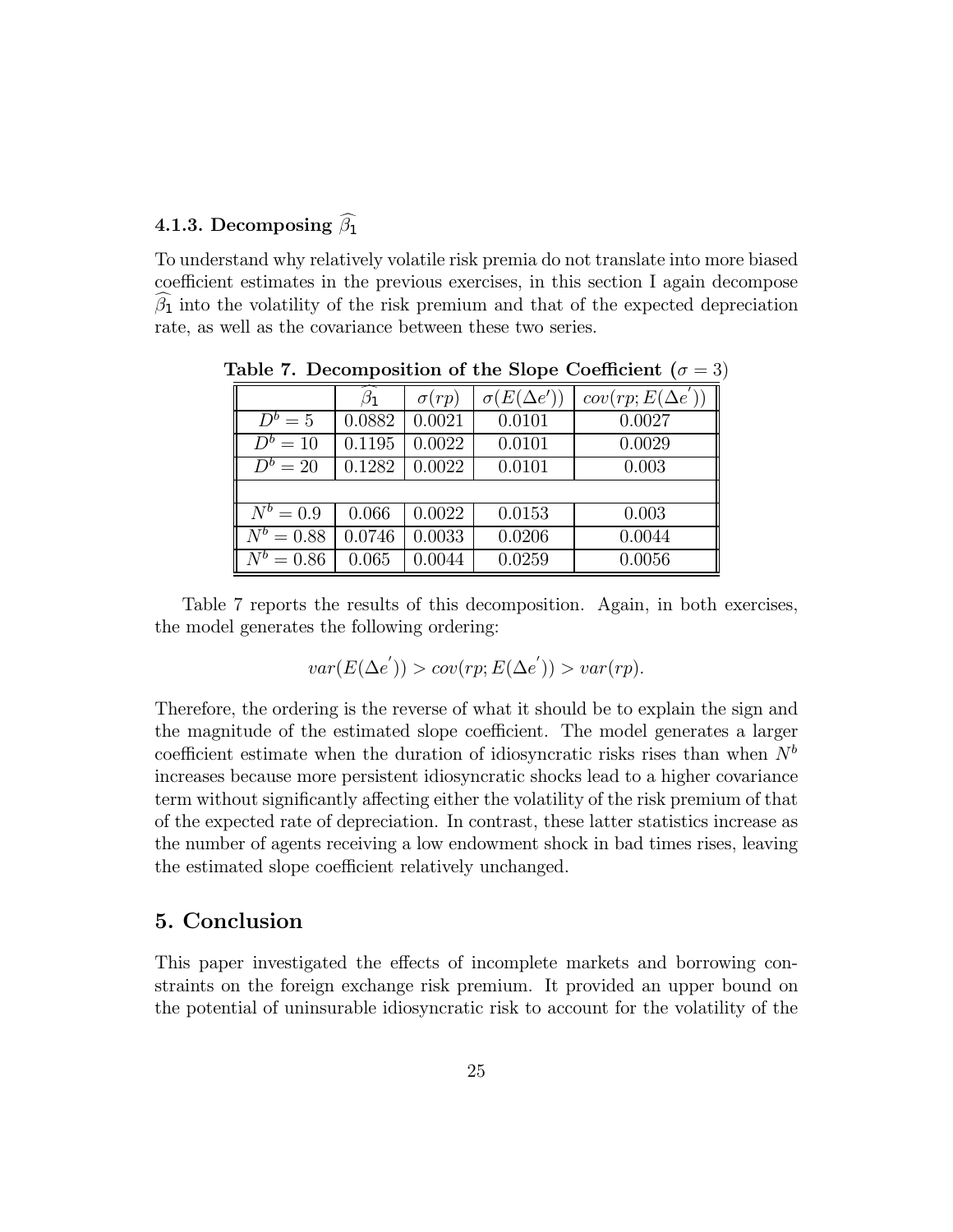risk premium and on the predictability of excess returns in the data. With respect to the properties of the risk premium, these features were shown to be important: the variability of the risk premium increases drastically compared to that in a complete-markets framework. In particular, the model can generate relatively high-risk premium volatility, to about 30 percent of that in the data. Another interesting aspect of the model is that, contrary to models incorporating habit persistence, the increase in the variance of the risk premium does not come at the cost of generating negatively autocorrelated forward premiums. This is important since forward premiums display high serial correlation. The paper, moreover, showed that the cases in which the risk premium is more volatile also display markedly higher market price of risk. However, the model still failed the test proposed by Hansen and Jagannathan (1991).

Notwithstanding this significant increase in the volatility of the risk premium, the model is unable to account for the predictability of excess returns in the data. The introduction of uninsurable idiosyncratic risk was shown to also increase the covariance between the risk premium and the expected depreciation rate, cancelling out the effects of the higher volatility of the risk premium on the predictability of excess returns. Successful models of the risk premium will need mechanisms that can simultaneously raise the volatility of the risk premium while keeping the covariance relatively constant.

One limitation of the current approach is that the no-borrowing constraint was not endogenously derived in the model. This is a simplifying assumption which nevertheless remains at odds with how foreign exchange markets actually work. An alternative approach would be to study the properties of the foreign exchange risk premium in models that endogenously derive the credit constraints. Some recent works on the subject showed that deriving the constraints endogenously has important effects on the properties of dynamic general equilibrium models and can help improve the match between the models and the data. For instance, Alvarez and Jermann (2000) showed that, in a closed-economy context calibrated to US data, a model in which credit constraints are endogenously determined to deter agents from defaulting can generate empirically plausible equity premia and Sharpe ratios. In the open-economy literature, Kehoe and Perri (2000) present a relatively similar framework in which countries face potential exclusions from future access to capital markets if they decide to default on their debt. They show that when the credit constraints are so determined, an otherwise standard open-economy business cycle model generates more plausible correlation between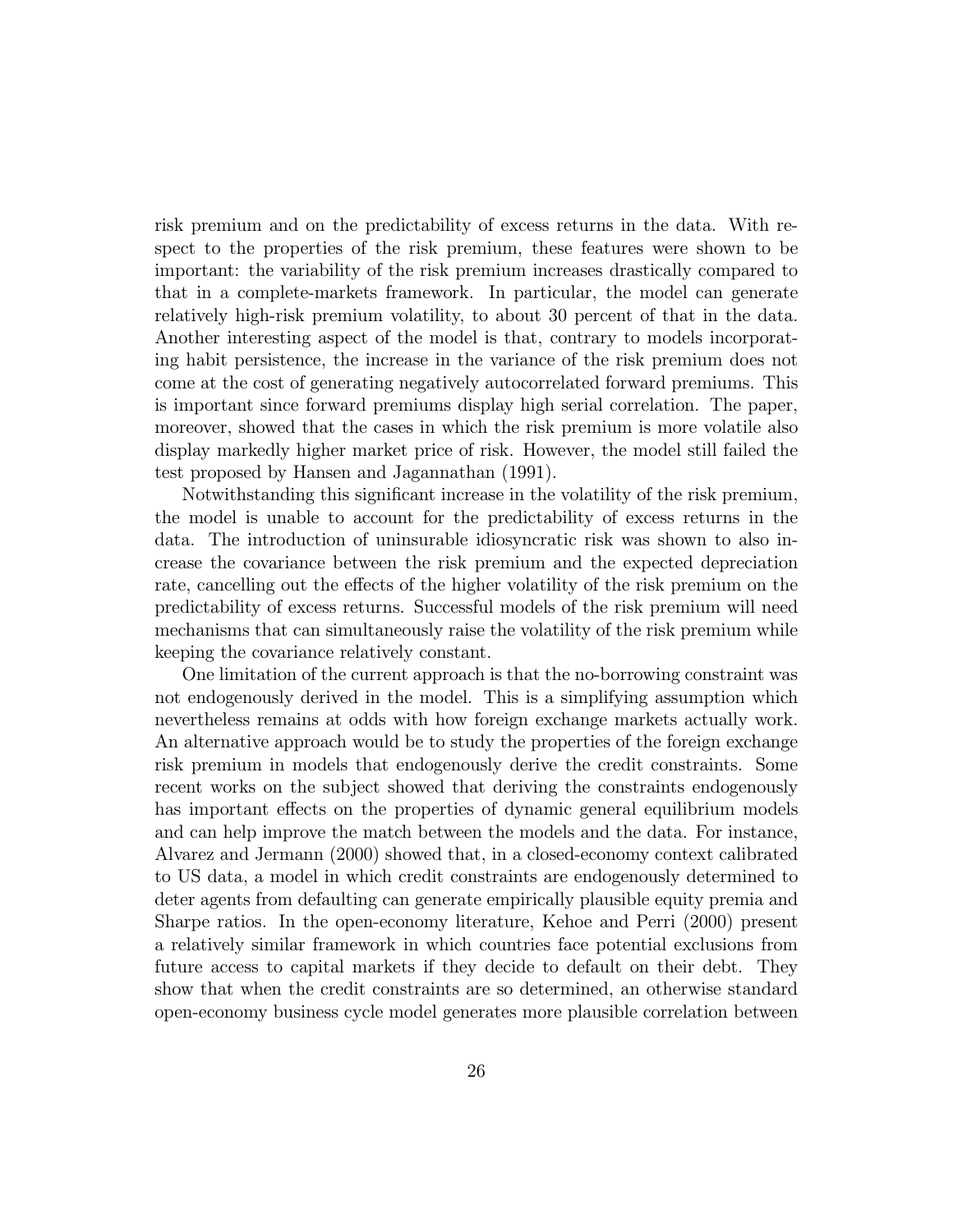macroeconomic variables across countries. The borrowing constraints could also be modeled following the work of Bernanke and Gertler (1989), Kiyotaki and More (1997) or that of Aiyagari and Gertler (1999). For instance, Mendoza (2000) follows this route to study the implications of dollarization for an economy facing credit-market imperfections. Studying the properties of risk premia and the forward discount puzzle in such frameworks offers a promising avenue for future research.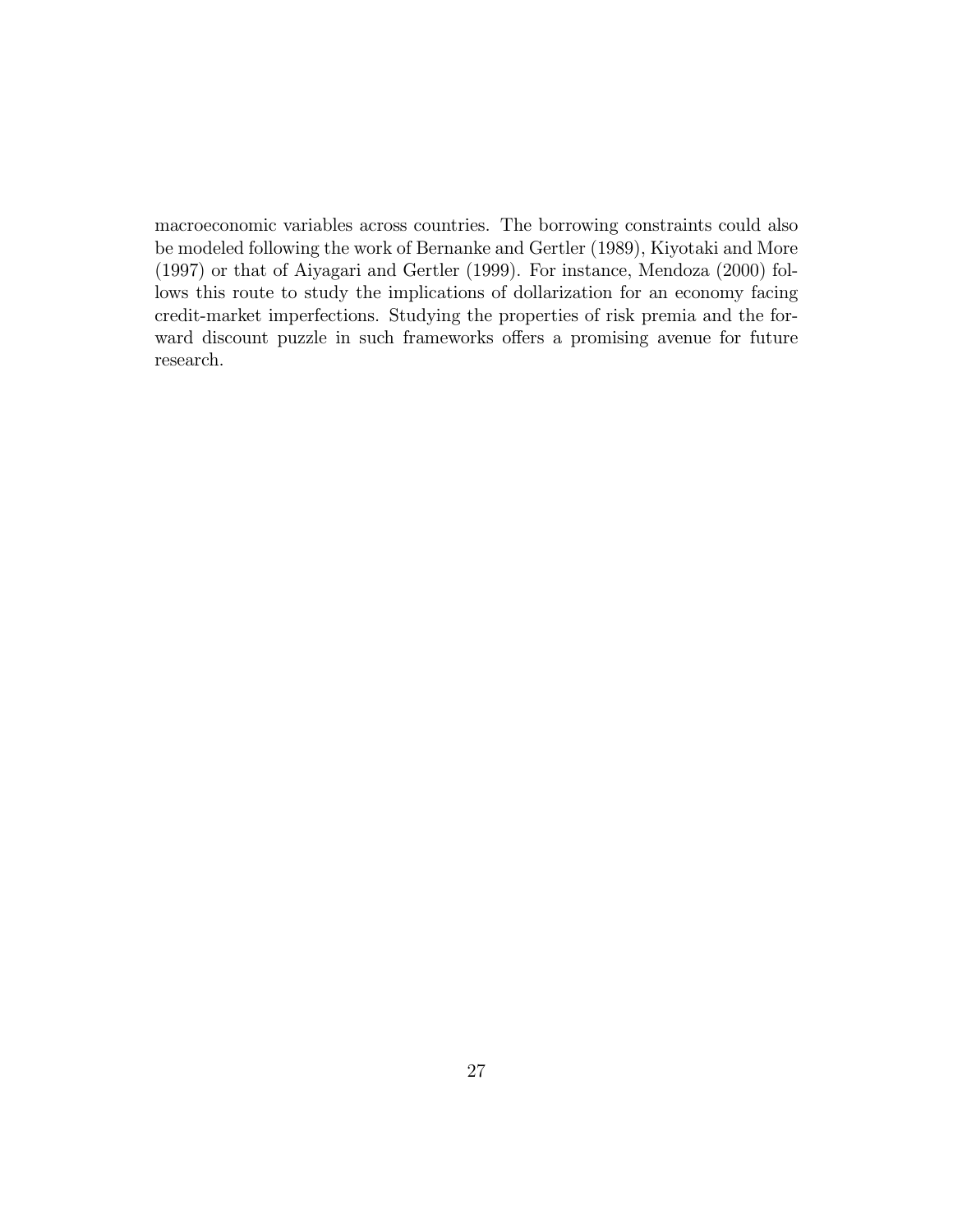### References

- [1] Aiyagari S. R., 1994. Uninsured idiosyncratic risk and aggregate saving. Quarterly Journal of Economics 109, 659-684.
- [2] Aiyagari S. R., Gertler M., 1991. Asset returns with transaction costs and uninsured individual risk. Journal of Monetary Economics 27, 311-31.
- [3] Aiyagari S. R., Gertler M., 1999. 'Overreaction' of asset prices in general equilibrium. Review of Economic Dynamics 2, 3-35.
- [4] Alvarez F., Jermann U. R., 2000. Quantitative asset pricing implications of endogenous solvency constraints. Federal Reserve Bank of Philadelphia Working Paper 99/05.
- [5] Backus D. K., Gregory A.W., Telmer C. I., 1993. Accounting for forward rates in markets for foreign currency. Journal of Finance 48, 1887-1908.
- [6] Baxter M., Crucini M. J., 1995. Business cycles and the asset structure of foreign trade. International Economic Review 36, 821-54.
- [7] Bekaert G., 1994. Exchange rate volatility and deviations from unbiasedness in a cash-in-advance model. Journal of International Economics 36, 29-52.
- [8] Bekaert G., Hodrick R. J. , 1992. Characterizing predictable components in excess returns on equity and foreign exchange markets. Journal of Finance 47, 467-509.
- [9] Bekaert G., Hodrick R. J., Marshall D. A., 1997. The implication of first-order risk aversion for asset market risk premiums. Journal of Monetary Economics 40, 3-39.
- [10] Bernanke B., Gertler M., 1989. Agency costs, net worth, and business fluctuations. American Economic Revew 79, 14-31.
- [11] Canova F., Marrinan J., 1993. Profits, risks, and uncertainty in foreign exchange markets. Journal of Monetary Economics 32, 259-286.
- [12] Chari V. V., Kehoe P. J., McGrattan E. R., 1998. Monetary shocks and real exchange rates in sticky price models of international business cycles. Federal Reserve Bank of Minneapolis Staff Report 223.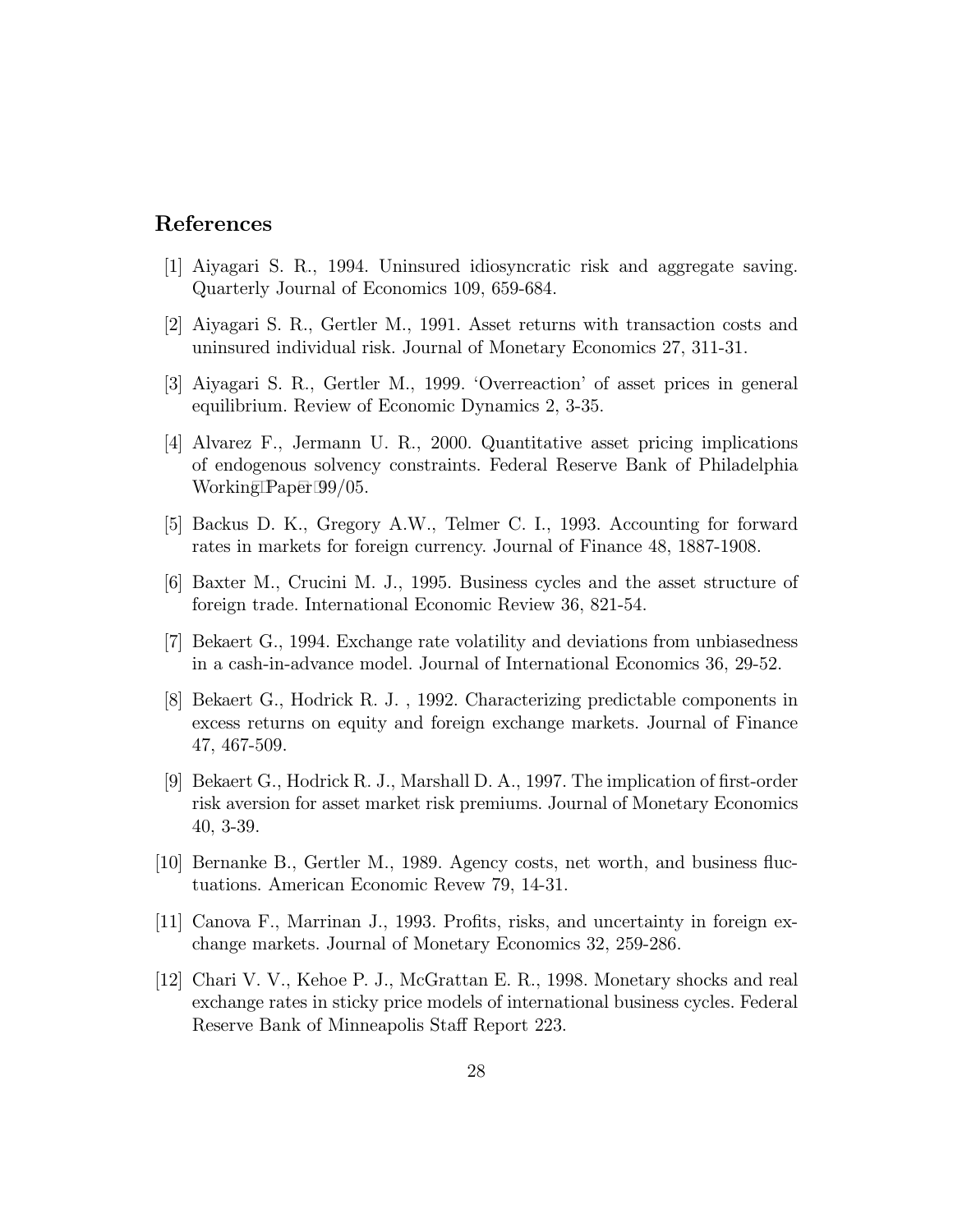- [13] Cole H., 1988. Financial Structure and International Trade. International Economic Review 29, 237-59.
- [14] Cole H., Obstfeld M, 1991. Commodity trade and international risk sharing: how much do financial markets matter? Journal of Monetary Economics 28, 3-24.
- [15] Constantinides G. M., Duffie D., 1996. Asset pricing with heterogeneous consumers. Journal of Political Economy 104, 219-240.
- [16] Cumby R. E., 1988. Is it risk? Explaining deviations from uncovered interest parity. Journal of Monetary Economics 22, 279-299.
- [17] den Haan W., 1994. Heterogeneity, aggregate uncertainty and the short term interest rate. Journal of Business and Economic Statistics 14, 399-411.
- [18] Engel C., 1984. Testing for the absence of expected real profits from forward market speculation. Journal of International Economics 17, 299-308.
- [19] Engel C., 1992. On the foreign exchange risk premium in a general equilibrium model. Journal of International Economics 32, 305-319.
- [20] Engel C., 1995. The forward discount anomaly and the risk premium: a survey of recent evidence. NBER Working Paper 5312.
- [21] Fama E. F., 1984. Forward and spot exchange rates. Journal of Monetary Economics 14, 319-338.
- [22] Frankel J. A., Froot K. A., 1987. Using survey data to test standard propositions regarding exchange rate expectations. American Economic Review 77, 133-153.
- [23] Froot, K.A., 1990. Short rates and expected asset returns, NBER Working Paper 3247.
- [24] Hakkio G. S., Sibert A., 1995. The foreign exchange risk premium: Is it real? Journal of Money, Credit, and Banking 27, 301-317.
- [25] Hansen L. P., Jagannathan R., 1991. Implications of security market data for models of dynamic economies. Journal of Political Economy 99, 225-262.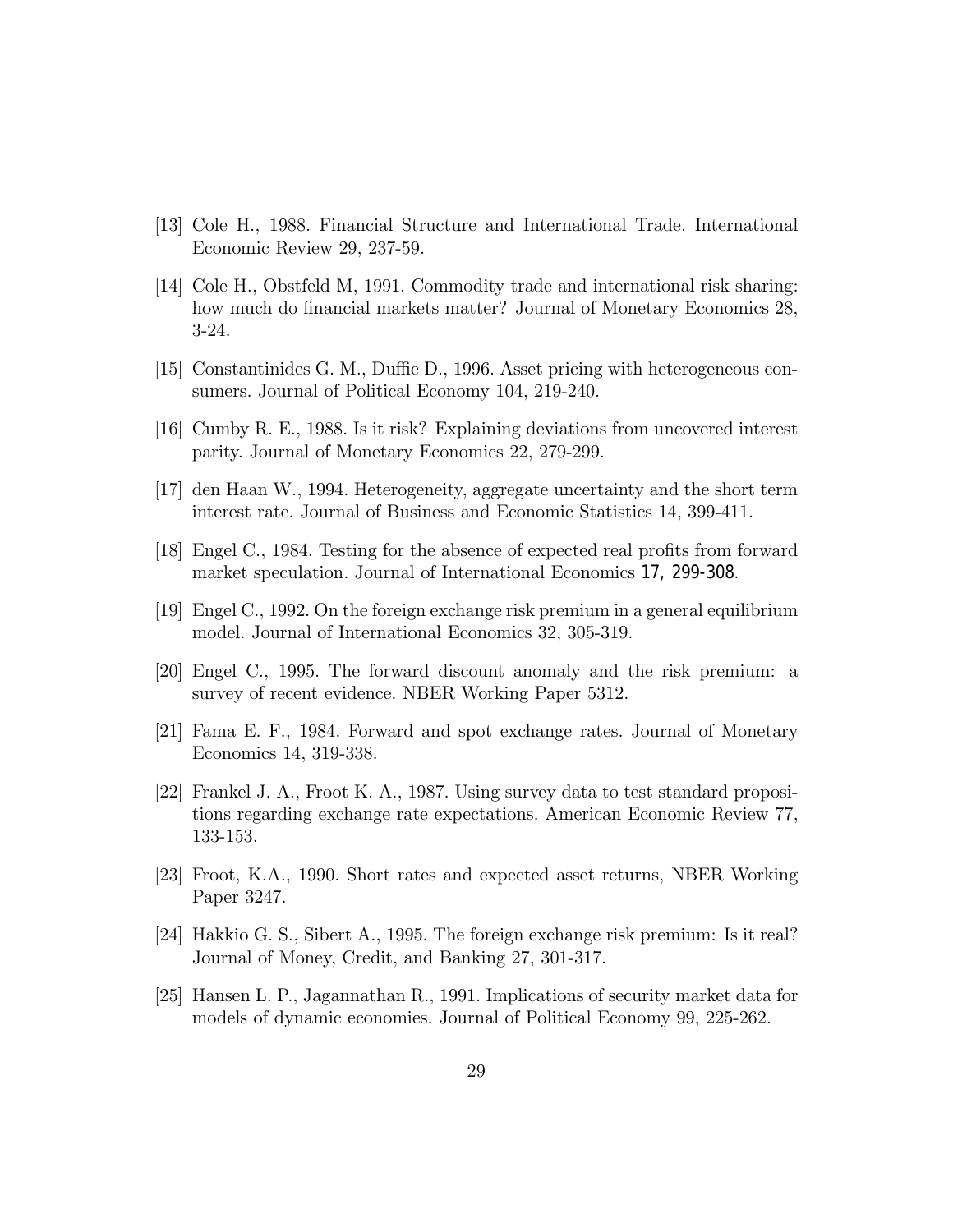- [26] Heaton J., Lucas D., 1996. Evaluating the effects of incomplete markets on risk sharing and asset pricing. Journal of Political Economy 104, 443-487.
- [27] Hodrick R.J., 1987. The empirical evidence on the efficiency of forward and futures foreign exchange markets. Harwood Academic Publishers, Chur, Switzerland.
- [28] Huggett M., 1993. The risk-free rate in heterogeneous-agent, incompleteinsurance economies. Journal of Economic Dynamics and Control 17, 953- 969.
- [29] Imrohoroglu A., 1989. Cost of business cycles with indivisibilities and liquidity constraints. Journal of Political Economy 97, 1364-1383.
- [30] Kehoe P. J., Perri F, 2000. International business cycles with endogenous incomplete markets. Federal Reserve Bank of Minneapolis Research Department Staff Report 265.
- [31] Kiyotaki N., Moore J., 1997. Credit cycles. Journal of Political Economy 105, 211-48.
- [32] Kollmann R., 1996. Incomplete asset markets and the cross-country consumption correlation puzzle. Journal of Economic Dynamics and Control 20, 945-61.
- [33] Krusell P., Smith A., 1998. Income and wealth heterogeneity in the macroeconomy. Journal of Political Economy 106, 867-96.
- [34] Krusell P., Smith A., 1997. Income and wealth heterogeneity, portfolio choice, and equilibrium asset returns. Macroeconomic Dynamics 1, 387-422.
- [35] Lewis K., 1989. Changing beliefs and systematic rational forecast errors with evidence from foreign exchange. American Economic Review 79, 621-36.
- [36] Lewis K., 1995. In Grossman G., Rogoff K. (Eds), Handbook of International Economics 3. Elsevier Science B.V., Amsterdam, pp. 1913-1971
- [37] Lucas D., 1994. Asset pricing with undiversifiable income risk and short sales constraints: deepening the equity premium puzzle. Journal of Monetary Economics 34, 325-341.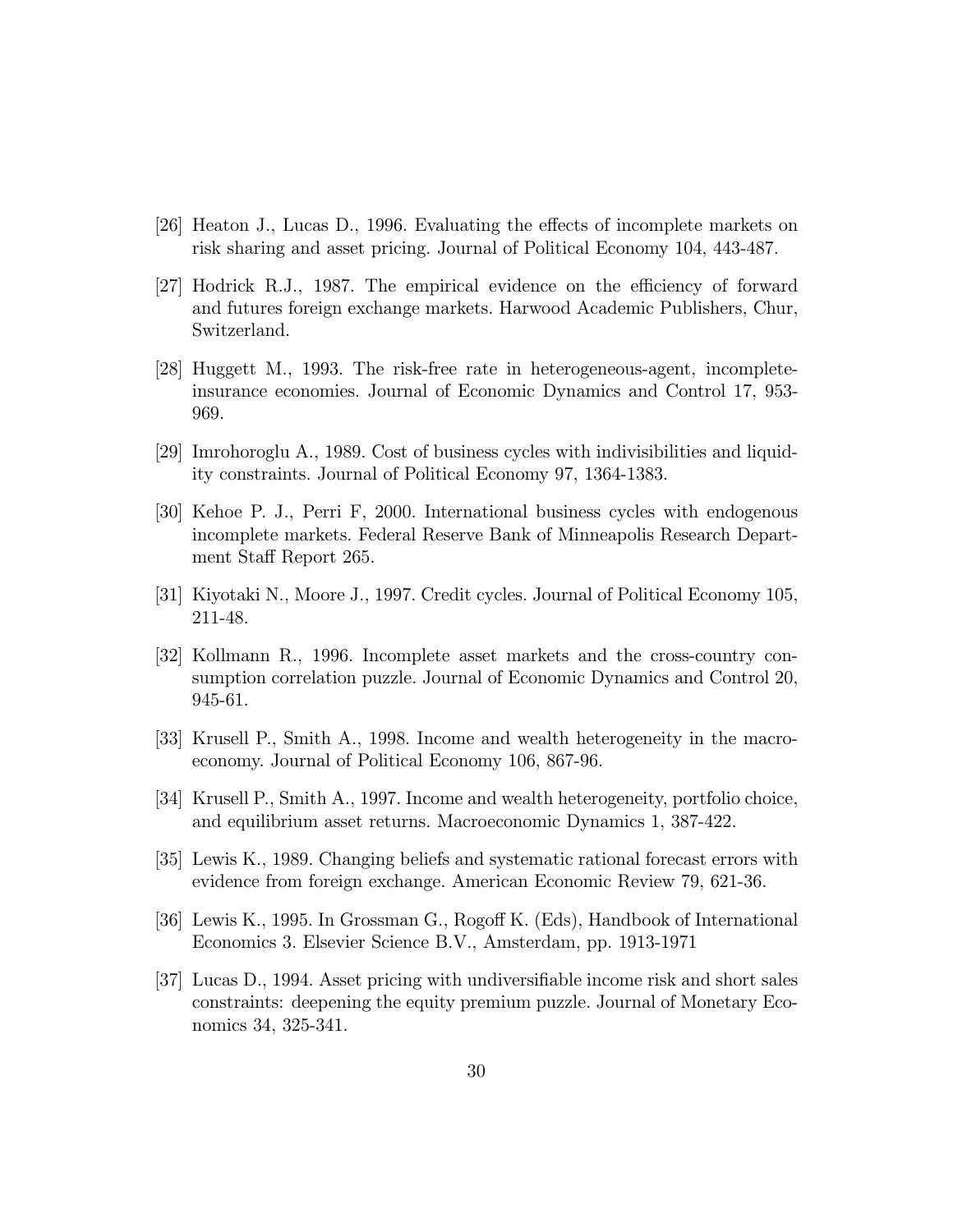- [38] Lucas R. E., 1982. Interest rates and currency prices in a two-country world. Journal of Monetary Economics 10, 335-359.
- [39] Macklem R. T., 1991. Forward exchange rates and risk premiums in artificial economies. Journal of International Money and Finance 10, 365-391.
- [40] Marston R. C., 1997. Tests of three parity conditions: distinguishing risk premiums and systematic forecasts errors. Journal of International Money and Finance 16, 285-303.
- [41] McCallum B. T., 1994. A reconsideration of the uncovered interest parity relationship. Journal of Monetary Economics 33, 105-132.
- [42] Mehra R., Prescott E. C., 1985. The equity premium: a puzzle. Journal of Monetary Economics 15, 145-161.
- [43] Press W.H., Teukolsky S.A, Vetterling W.T., Flannery B.P., 1992. Numerical recipes in Fortran, second edition. Cambridge University Press, Cambridge.
- [44] Mendoza E. G., 1991. Capital controls and the gains from trade in a business cycle model of a small open economy. IMF Staff Papers 38, 480-505.
- [45] Mendoza E. G., 2000. The benefits of dollarization when stabilization policy lacks credibility and financial markets are imperfect. forthcoming in the Journal of Money, Credit, and Banking.
- [46] Sibert A., 1989. The risk premium in the foreign exchange market. Journal of Money, Credit, and Banking 21, 49-65.
- [47] Sibert A., 1996. Unconventional preferences: do they explain foreign exchange risk premiums? Journal of International Money and Finance 15, 149-165.
- [48] Storesletten K., Telmer C.I., Yaron A., 1997. Persistent idiosyncratic shocks and incomplete markets. Manuscript.
- [49] Tauchen G., Hussey R. , 1991. Quadrature-based methods for obtaining approximate solutions to nonlinear asset pricing models. Econometrica 59, 371- 396.